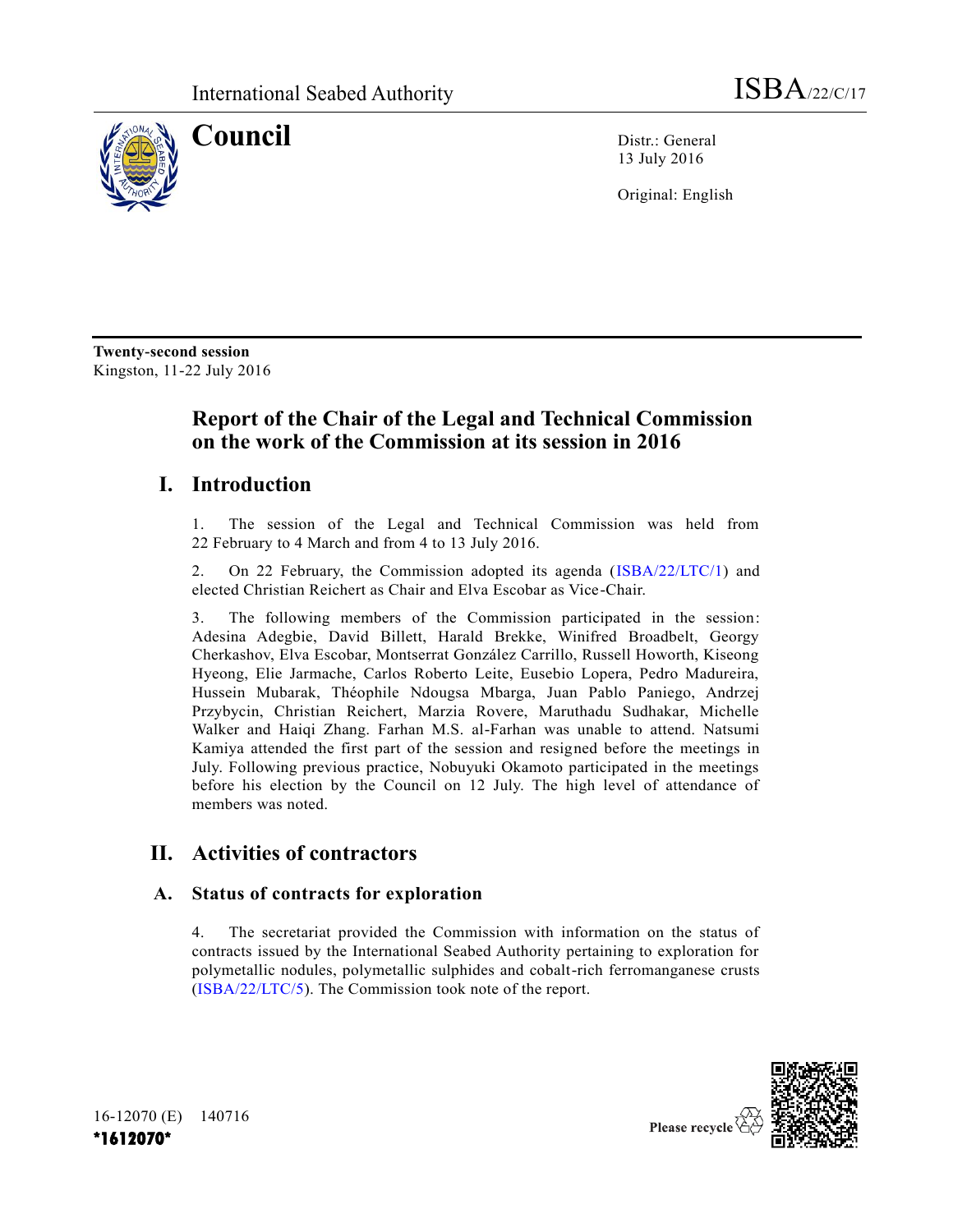## **B. Implementation of training programmes under contracts for exploration and allocation of training opportunities**

5. The Commission, having been informed that 18 training places would be provided by the contractors individually in accordance with their respective exploration contracts with the Authority, selected the candidates. In February, the Commission selected candidates for training places provided by Global Sea Mineral Resources NV, China Ocean Mineral Resources Research and Development Association and Japan Oil, Gas and Metals National Corporation and agreed to apply its streamlined process for selection in order to enable it to select candidates for the training opportunities to be provided in June by the Institut français de recherche pour l'exploitation de la mer. Details on the selections can be found in documents [ISBA/22/LTC/7,](http://undocs.org/ISBA/22/LTC/7) [ISBA/22/LTC/8](http://undocs.org/ISBA/22/LTC/8) and [ISBA/22/LTC/11.](http://undocs.org/ISBA/22/LTC/11) The training places are as follows:

(a) Two internships at a workshop by Nauru Ocean Resources Incorporated, in December 2015;

(b) One two-year master's programme by Global Sea Mineral Resources NV, beginning in September 2016;

(c) Five at-sea training places by China Ocean Mineral Resources Research and Development Association, between September and November 2016;

(d) Five at-sea training places by Japan Oil, Gas and Metals National Corporation, between May and June 2016;

(e) Five internships at a workshop by the Institut français de recherche pour l'exploitation de la mer, between June and July 2016.

6. The Commission also had before it a preliminary analysis of the status of implementation of the training programmes provided by the contractors from 2013 to date, together with proposed training opportunities from 2016 to 2020 under new, continuing and extended exploration contracts. The Commission expressed its appreciation to the contractors for their valuable commitment in bringing about a substantial increase in the number of training places over the coming five years, including as part of the programme of activities under the six extended contracts for exploration for polymetallic nodules, noting that the number might reach 200. The opportunities included ship attachments, laboratory attachments and participation in workshops and courses that were both broad in scope and covered specific technical disciplines, environmental assessment and technology development. The Commission encouraged developing member States to take advantage of the opportunities. It requested the secretariat to continue its analysis of the implementation of the training programmes since 2013 and forthcoming training opportunities until 2020 and to provide a detailed report, including on the benefits for sponsoring States and trainees arising from those opportunities, for consideration at its next session.

7. The Commission noted with satisfaction that, to manage the substantial increase in workload relating to the training programmes, a position in the secretariat focused on training had been included in the next proposed budget of the Authority.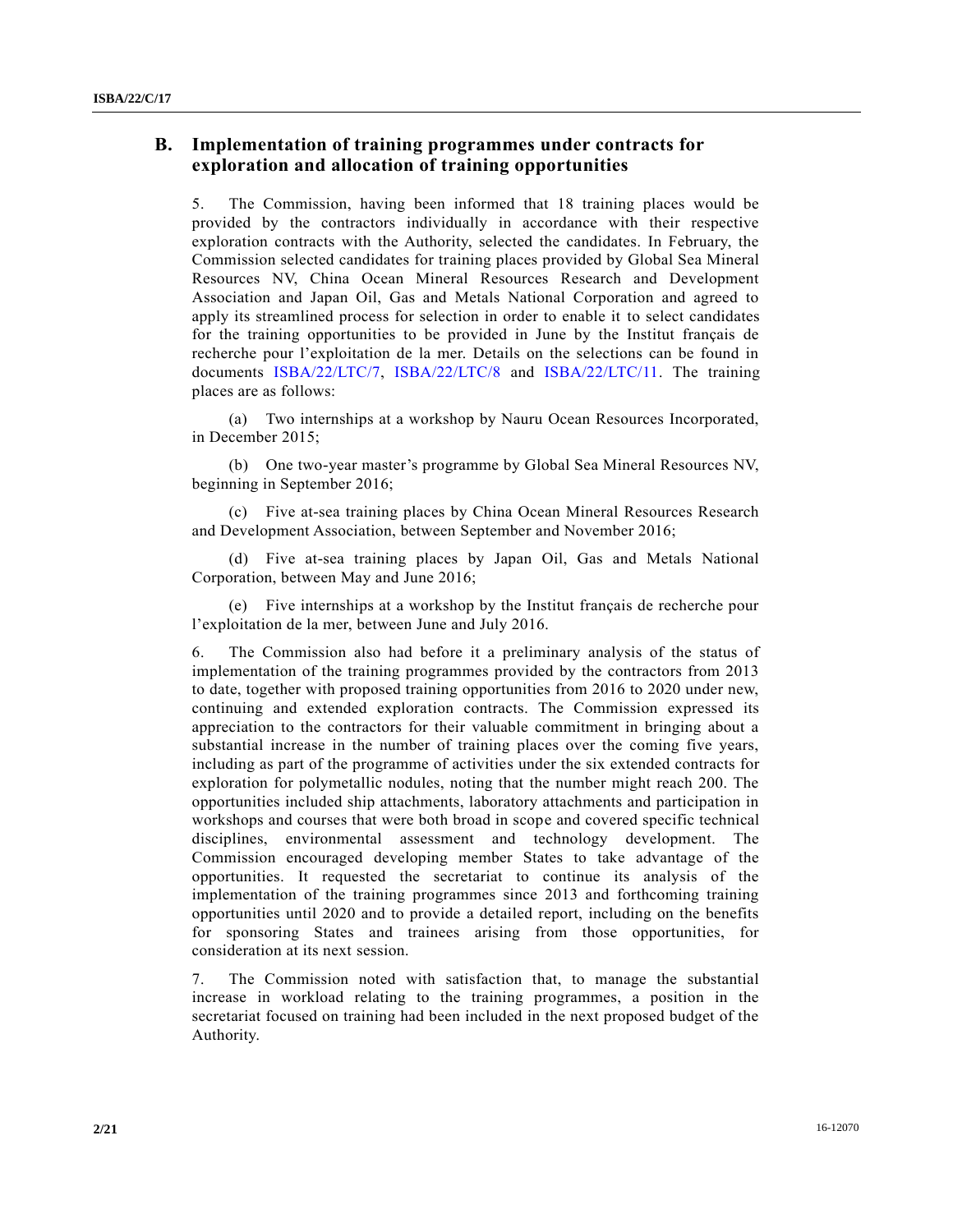8. In the light of the increasing number of training opportunities, the Commission decided to revise the recommendations for the guidance of contractors and sponsoring States relating to training programmes under plans of work for exploration [\(ISBA/19/LTC/14\)](http://undocs.org/ISBA/19/LTC/14). In July, it established a working group to make suggestions in that regard, but, owing to time constraints, deferred the revision for consideration at its next session.

#### **C. Applications for extension of approved plans of work for exploration**

9. Six applications for extension, for a five-year period, of approved plans of work for exploration were placed on the agenda of the Commission (see [ISBA/22/LTC/2\)](http://undocs.org/ISBA/22/LTC/2). They were submitted as follows: Interoceanmetal Joint Organization (28 September 2015); Yuzhmorgeologiya (28 September 2015); the Government of the Republic of Korea (20 October 2015); China Ocean Mineral Resources Research and Development Association (19 November 2015); Deep Ocean Resources Development Co. Ltd. (3 December 2015); and the Institut français de recherche pour l'exploitation de la mer (16 December 2015). The Commission was informed that all applicants had paid the required processing fee of \$67,000 and noted that no applicant had proposed relinquishing any part of its exploration area and that no sponsoring State or States had renounced sponsorship.

10. The Commission considered the applications expeditiously and in the order of receipt, in accordance with paragraphs 8 and 13 of the procedures and criteria set out in the decision of the Council relating to the procedures and criteria for the extension of an approved plan of work for exploration pursuant to section 1, paragraph 9, of the annex to the Agreement relating to the Implementation of Part XI of the United Nations Convention on the Law of the Sea of 10 December 1982 [\(ISBA/21/C/19\)](http://undocs.org/ISBA/21/C/19). The Commission observed that that had been the first time that such applications had been placed before it for consideration and the procedures and criteria implemented. At the request of the Commission, the secretariat presented a note to clarify the status of the former registered pioneer investors (see annex I to the present report).

11. The Commission divided itself into three working groups to review the geological and technological aspects, the environmental and training aspects and the legal and financial aspects of the applications.

12. Following extensive deliberations, the Commission requested each applicant to provide additional data and information, including historical data, through a set of specific questions transmitted on 4 March. The questions were related to the submission of financial, technical and scientific data and information and further details on proposed environmental sampling, training programmes and mining technology developments. As at 13 June, all the applicants had provided responses, which were submitted to the Commission for review in July.

13. In July, the Commission noted with appreciation that all the requested data and information, including historical data, had been duly supplied by the applicants. The Commission recalled that, pursuant to paragraph 12 of the procedures and criteria, if it considered that the contractor had made efforts in good faith to comply with the requirements of the contract for exploration but, for reasons beyond the contractor's control (such as technical feasibility conditions connected with the development of polymetallic nodules mining technology), it had been unable to complete the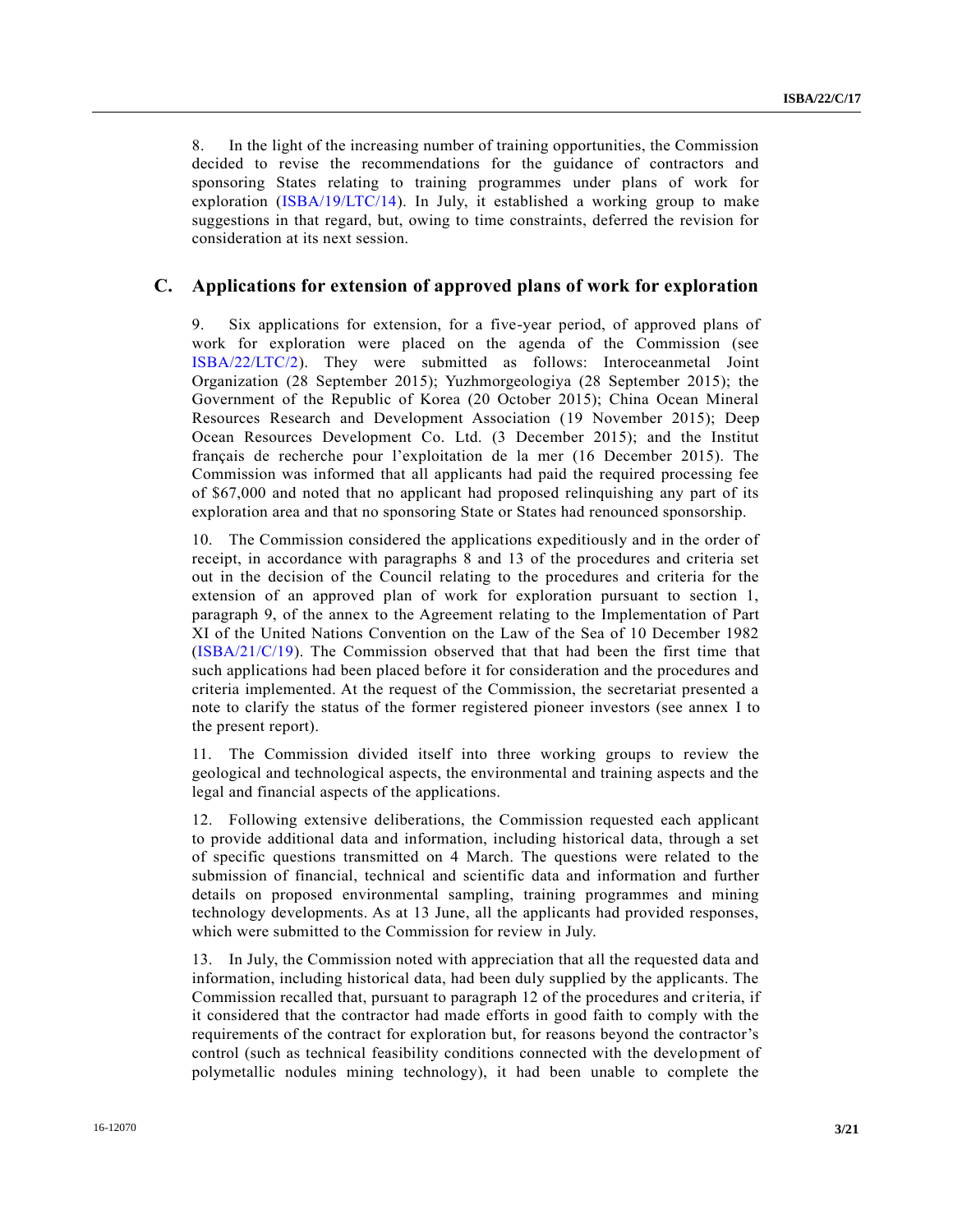preparatory work necessary for proceeding to the exploitation stage, or if the prevailing economic circumstances (such as those encountered in the global markets and low metal prices) did not justify proceeding to the exploitation stage, then it was to recommend the approval of the applications.

14. The Commission noted the following general outcomes while considering the applications:

(a) The opportunity to gather historical data from the contractors had proved very successful and the data would be entered into the database by the secretariat in due course;

(b) The six contractors had offered training opportunities in line with the recommendations for the guidance of contractors and sponsoring States relating to training programmes under plans of work for exploration issued by the Commission in 2014 [\(ISBA/19/LTC/14\)](http://undocs.org/ISBA/19/LTC/14);

(c) As part of the survey work, nine cruises would be carried out by the six contractors during the extension period;

(d) The six contractors had each indicated that there would be an emphasis on environmental baseline data collection, in particular biological data, during the extension period;

(e) Contractors had noted that carrying out test mining and mineral processing would involve significant expenditure, and most had expressed a willingness to carry out that work collaboratively to reduce the costs and risks.

15. Having concluded that the information provided by the applicants was sufficient, in line with the above-mentioned procedures and criteria, the Commission recommended that the Council should approve the six applications.

16. The Commission also recommended that the applicants should be ready to proceed to exploitation at the end of the five-year extension period.

17. The Commission noted that the six contracts for exploration for which an extension had been requested had expired and that agreements to be drawn up concerning their extension (see [ISBA/21/C/19,](http://undocs.org/ISBA/21/C/19) appendix II) would come into effect from the day after the date of expiry of each contract.

18. The recommendations of the Commission on each of the applications are contained in documents [ISBA/22/C/11-16.](http://undocs.org/ISBA/22/C/11-16)

#### **D. Annual reports of contractors**

19. In July, the Commission considered 22 annual reports on activities carried out by contractors in 2015 and noted the high quality of reporting. Of the reports, 14 were related to exploration for polymetallic nodules, 5 to exploration for polymetallic sulphides and 3 to exploration for cobalt-rich ferromanganese crusts. Following its previous practice, the Commission divided itself into three working groups to review the geological and technological aspects, the environmental and training aspects and the legal and financial aspects of the applications. In addition to specific comments on each report to be conveyed to the contractor concerned by the Secretary-General of the International Seabed Authority, the Commission made the following general comments: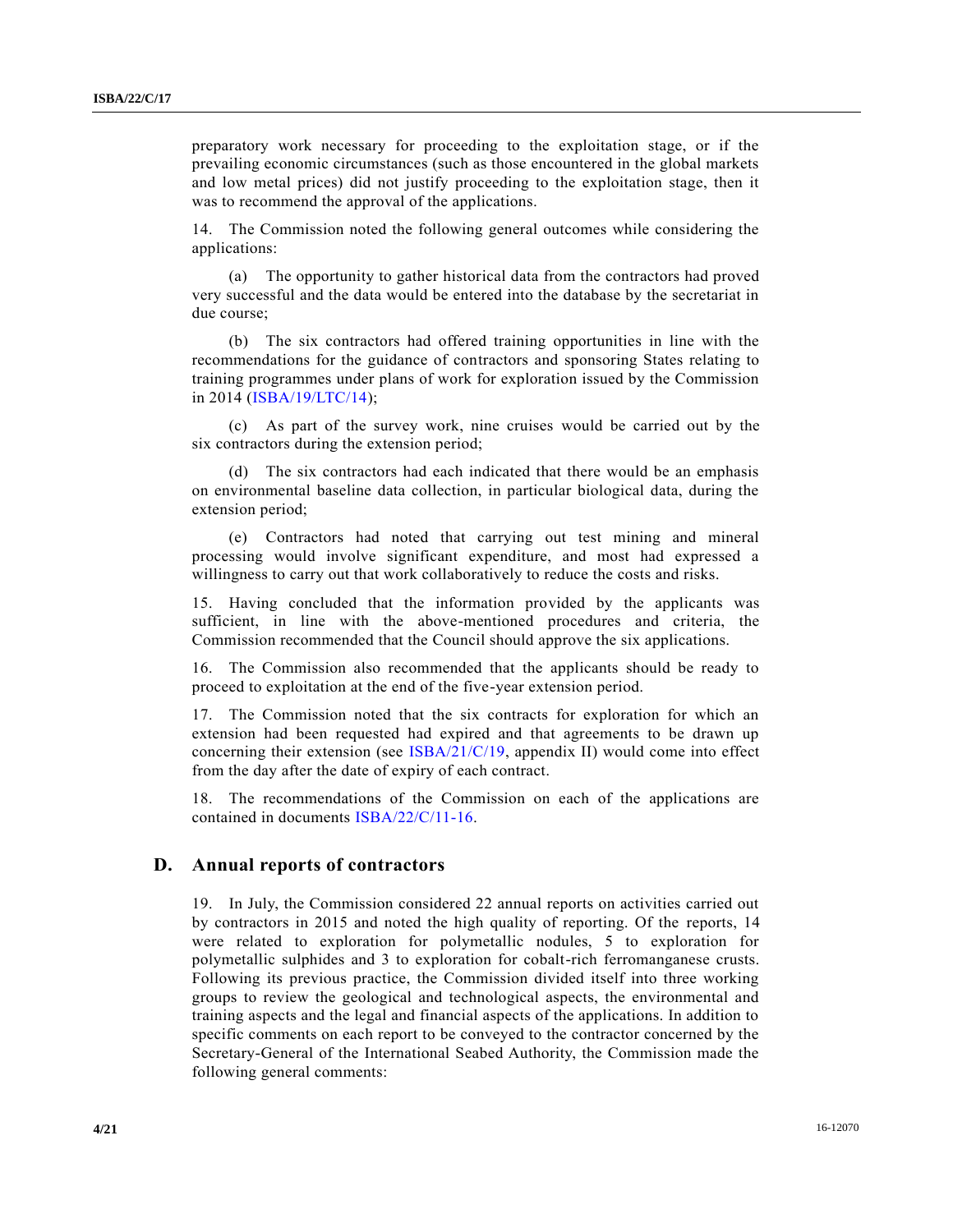(a) The Commission expressed support for and encouraged the emerging trend of collaboration between contractors. That positive development would be even more valuable as the Authority moved into the phase of developing regulations on exploitation of mineral resources in the Area;

(b) The Commission recalled the requirement to submit annual reports in due time (see annex IV, sect. 10.1, of the three sets of regulations on prospecting and exploration) with a duly certified financial statement that was in line with the format recommended in the recommendations for the guidance of contractors for the reporting of actual and direct exploration expenditure [\(ISBA/21/LTC/11,](http://undocs.org/ISBA/21/LTC/11) annex). In that context, the Commission once again called upon the contractors to fulfil their contractual obligations, as agreed upon in their contracts and further specified in the standard clauses, noting that regulations and the contract were not optional and must be complied with;

(c) The Commission, noting that 14 contractors had used the reporting templates and recommendations on classification of resources contained in document [ISBA/21/LTC/15,](http://undocs.org/ISBA/21/LTC/15) urged all contractors to apply those templates to future reports;

(d) The Commission noted with satisfaction that, in the evaluation of the environmental baseline study, the criteria listed in its recommendations [\(ISBA/21/LTC/15\)](http://undocs.org/ISBA/21/LTC/15) had been applied. Furthermore, there had been significant advances in the reporting of environmental baseline data and mineral resources by most contractors, including the use of the following: molecular genetic data for studies on the distribution and connectivity of species across the Clarion-Clipperton Fracture Zone; autonomous underwater vehicles for high-resolution (metre-scale) bathymetric mapping; remotely operated vehicles for precision sampling; video and sea-floor reflectivity mosaicking for habitat and mineral mapping; and sediment trap sampling for geographical and temporal change in particle export to the sea-floor;

(e) All contractors were encouraged to adopt best environmental practices and best available technologies, as detailed in the recommendations for the guidance of contractors for the assessment of the possible environmental impacts arising from exploration for marine minerals in the Area [\(ISBA/19/LTC/8\)](http://undocs.org/ISBA/19/LTC/8), and to report environmental data in full in 2017;

(f) To generate a regional environmental management plan, the Authority needed all contractors to collect samples consistently and to fully report their data, including metadata. Significant progress had been made in the submission of data to the Authority as part of applications for contract extensions. Other contractors had also made substantial data contributions;

(g) Where contractors advised a change in the recommendations, that advice should be supported by empirical evidence. If the changes were accepted, the Commission would update the Authority's recommendations (such as on the mesh sizes to be used for studying the infauna of the seabed). With reference to sieve sizes for benthic infauna, contractors were encouraged to set up an intercalibration study to advise the Commission;

(h) Biogeographic mapping of the species in the Clarion-Clipperton Fracture Zone posed a major challenge, but was required for the creation of a regional environmental management plan. Progress in taxonomic classification to the species level was being pursued by many contractors following the Authority's workshops on standardization of taxonomy and sampling methods, but the overall picture remained patchy. Contractors were encouraged to continue to work together to achieve a consistent taxonomy for the Zone.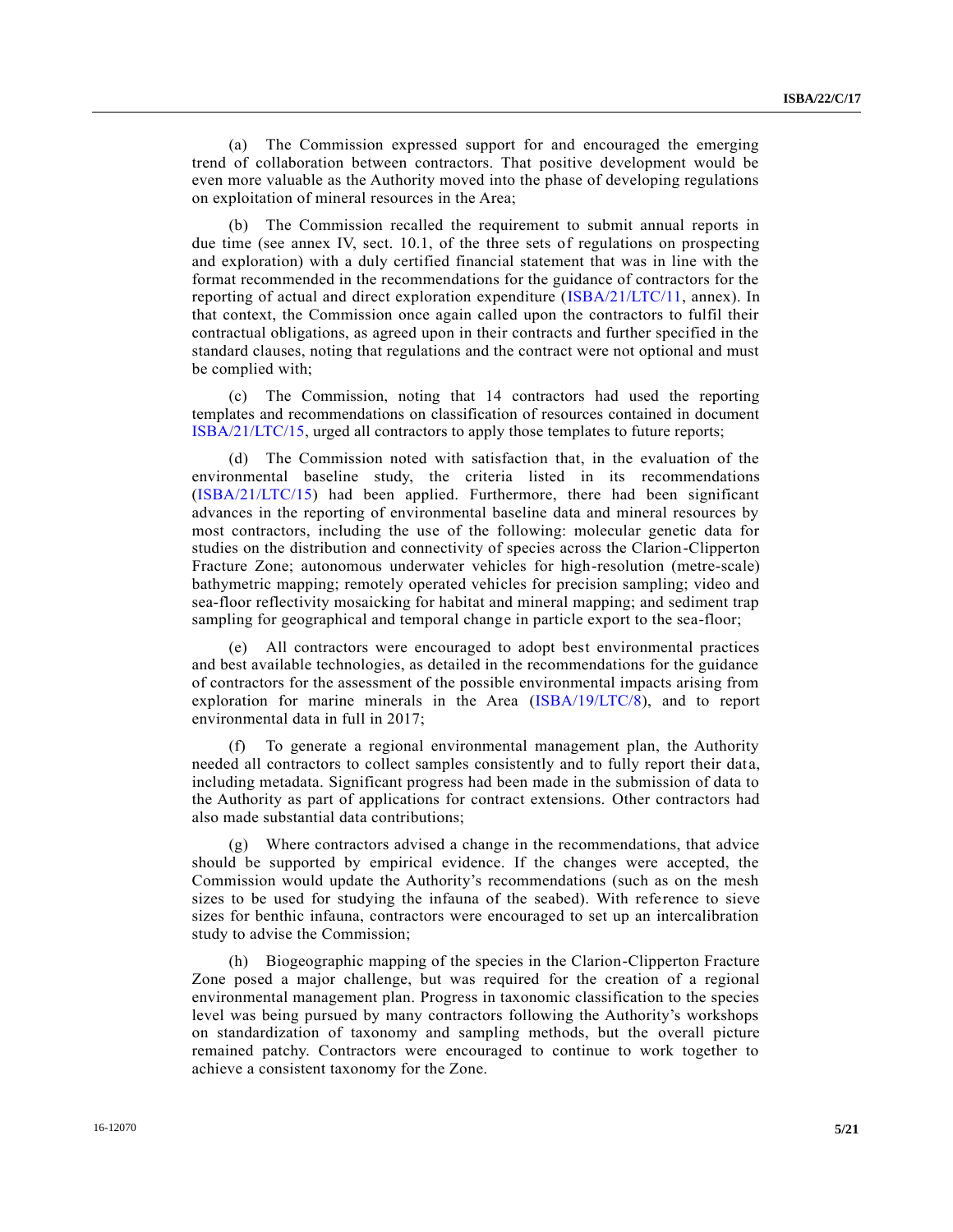#### **E. Periodic reviews of implementation of plans of work for exploration**

20. The three sets of regulations provide a mechanism whereby contractors can adjust their programmes of activities at five-year intervals. This is done through a periodic review process undertaken jointly between the contractor and the Secretary-General, not later than 90 days before the expiration of each five-year period from the date of entry into force of the contract. The Commission was informed that, in 2016, periodic reviews were due to be undertaken in respect of two exploration contracts for polymetallic nodules. The Commission took note of the status report on the review and the information submitted by the Federal Institute for Geosciences and Natural Resources of Germany and Nauru Ocean Resources Inc. with regard to the implementation of their programmes of activities for the second five-year period expiring on 19 July 2016 for the former, and for the first five-year period expiring on 22 July 2016 for the latter, and with regard to their proposed programmes for the coming five years [\(ISBA/22/LTC/14\)](http://undocs.org/ISBA/22/LTC/14).

21. The Commission welcomed the first submission of an environmental inception report, which gave advance notice of the intention to carry out an environmental impact assessment of a proposed testing of elements of mining equipment in a contractor's area in the near future. The Commission encouraged other contractors to conduct similar tests.

## **III. Application for approval of a plan of work for exploration for cobalt-rich ferromanganese crusts by the Government of the Republic of Korea**

22. On 10 May, the Secretary-General received an application for approval of a plan of work for exploration for cobalt-rich ferromanganese crusts from the Government of the Republic of Korea. The area under application is located to the east of the Northern Mariana Islands. The Secretary-General notified the members of the Authority and the members of the Commission of the receipt of the application and placed consideration of the application on the agenda of the Commission in July. The Commission considered the application in closed meetings held on 5, 8 and 11 July. After the presentation of the application, the Commission submitted a list of questions to the applicant. The Commission considered the responses received and adopted its report and recommendations to the Council [\(ISBA/22/C/10\)](http://undocs.org/ISBA/22/C/10).

## **IV. Environmental matters**

## **A. Recommendations for the guidance of contractors for the assessment of the possible environmental impacts arising from exploration for marine minerals in the Area**

23. In February, the Commission had before it a summary of the recommendations arising from three workshops on taxonomic standardization of benthic fauna inhabiting the Clarion-Clipperton Fracture Zone. The recommendations constituted expert advice from taxonomists in order to improve the recommendations for the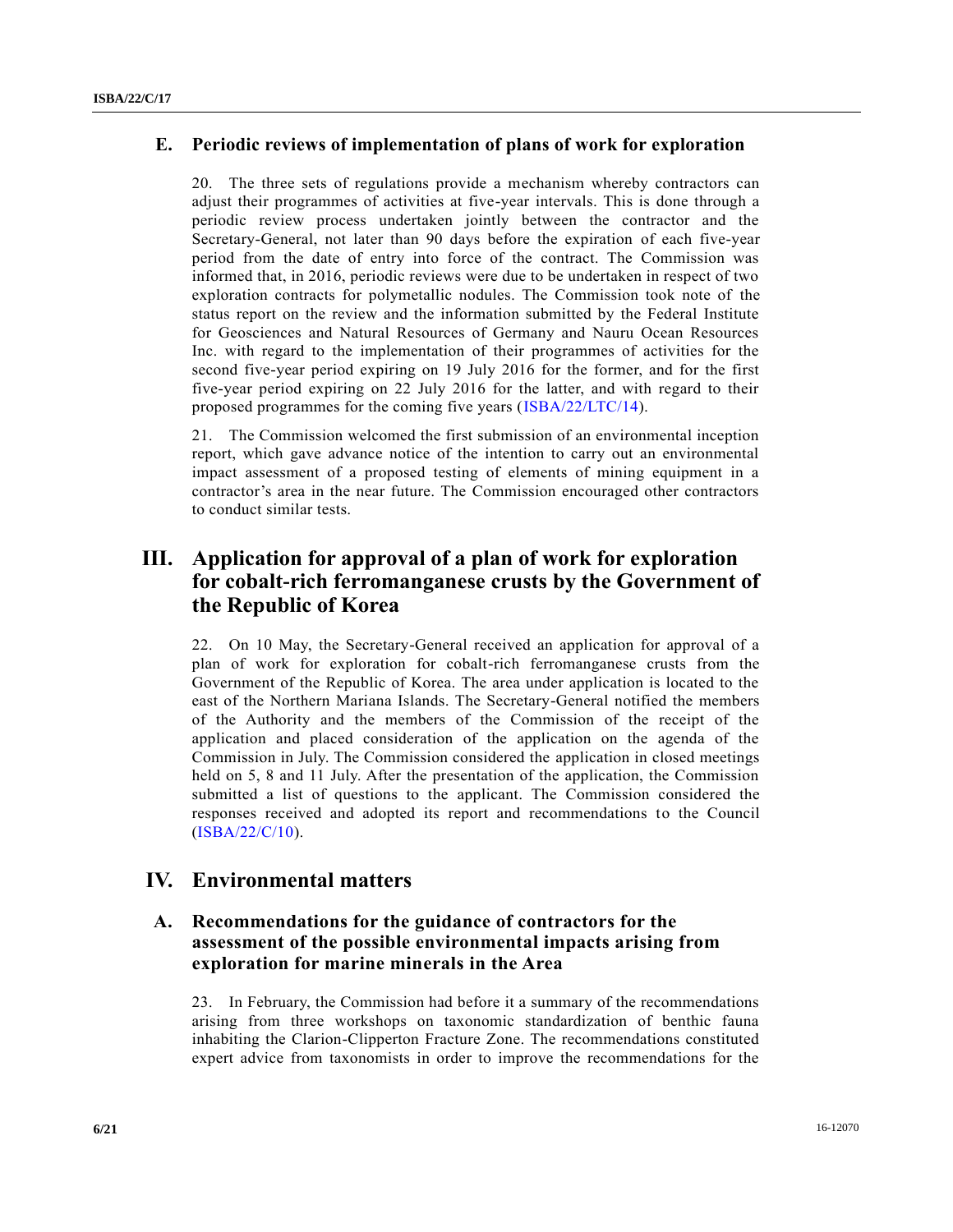guidance of contractors for the assessment of the possible environmental impacts arising from exploration for marine minerals in the Area [\(ISBA/19/LTC/8\)](http://undocs.org/ISBA/19/LTC/8). They covered such topics as best practices, biological cruises and sampling, onboard treatment of samples, subcoring, molecular samples, taxonomic resolution, analytical requirements, storage requirements, contractor collaboration, publishing, workshops, an expert panel, capacity-building and protocols and regulations.

24. The Commission welcomed the recommendations and encouraged the contractors to apply best practices to implement them wherever appropriate. The Commission deferred the revision of the recommendations to its next session.

## **B. Review of the implementation of the environmental management plan for the Clarion-Clipperton Fracture Zone and issues relating to the development of other environmental management plans in the Area**

25. The environmental management plan for the Clarion-Clipperton Fracture Zone [\(ISBA/17/LTC/7\)](http://undocs.org/ISBA/17/LTC/7) is the first, and to date only, environmental management plan created by the Authority. It was approved by the Council at its eighteenth session and implemented over an initial period of three years (see [ISBA/18/C/22\)](http://undocs.org/ISBA/18/C/22). The plan included the designation of a network of nine areas of particular environmental interest based on the best existing knowledge of the Zone at the time. The plan was to be subject to periodic external review by the Commission every two to five years.

26. In February, the Commission was provided with terms of reference for a possible workshop on impact reference zones and preservation reference zones. It recalled that the review of the environmental management plan due to be submitted to the Council in 2016 required an in-depth analysis of the status of the elements of the plan, including the number and location of areas of particular environmental interest and the data collected in those areas since the establishment of the plan. The Commission requested the secretariat to prepare a detailed report for review in July.

27. In July, the Commission considered the report [\(ISBA/22/LTC/12\)](http://undocs.org/ISBA/22/LTC/12), in which the progress made in the implementation of the plan and the steps to be taken until 2021 were recalled. In its deliberations, the Commission noted the suggested creation of two additional areas of particular environmental interest, as indicated on a map, and recommended that the proposed eleventh area should be shifted further north, directly east of the UK Seabed Resources Ltd. exploration area. The rationale behind the creation of the new areas was based on recent work by contractors, most notably using molecular genetic methods, which indicated that species ranges in the Zone might span a few hundred kilometres. The Commission also pointed out a need for cross-sectoral planning of areas, such as with areas closed to fishing on seamounts.

28. To determine the suitability or need for amendment of the areas of particular environmental interest, the Commission decided to consider holding a scientific workshop together with marine reserve/management specialists to review the data. The participants should define the size, location and number of such areas in order to enable the Commission to make a recommendation to the Council.

29. The Commission was informed that the measures recommended in the environmental management plan had been implemented in part and that the measures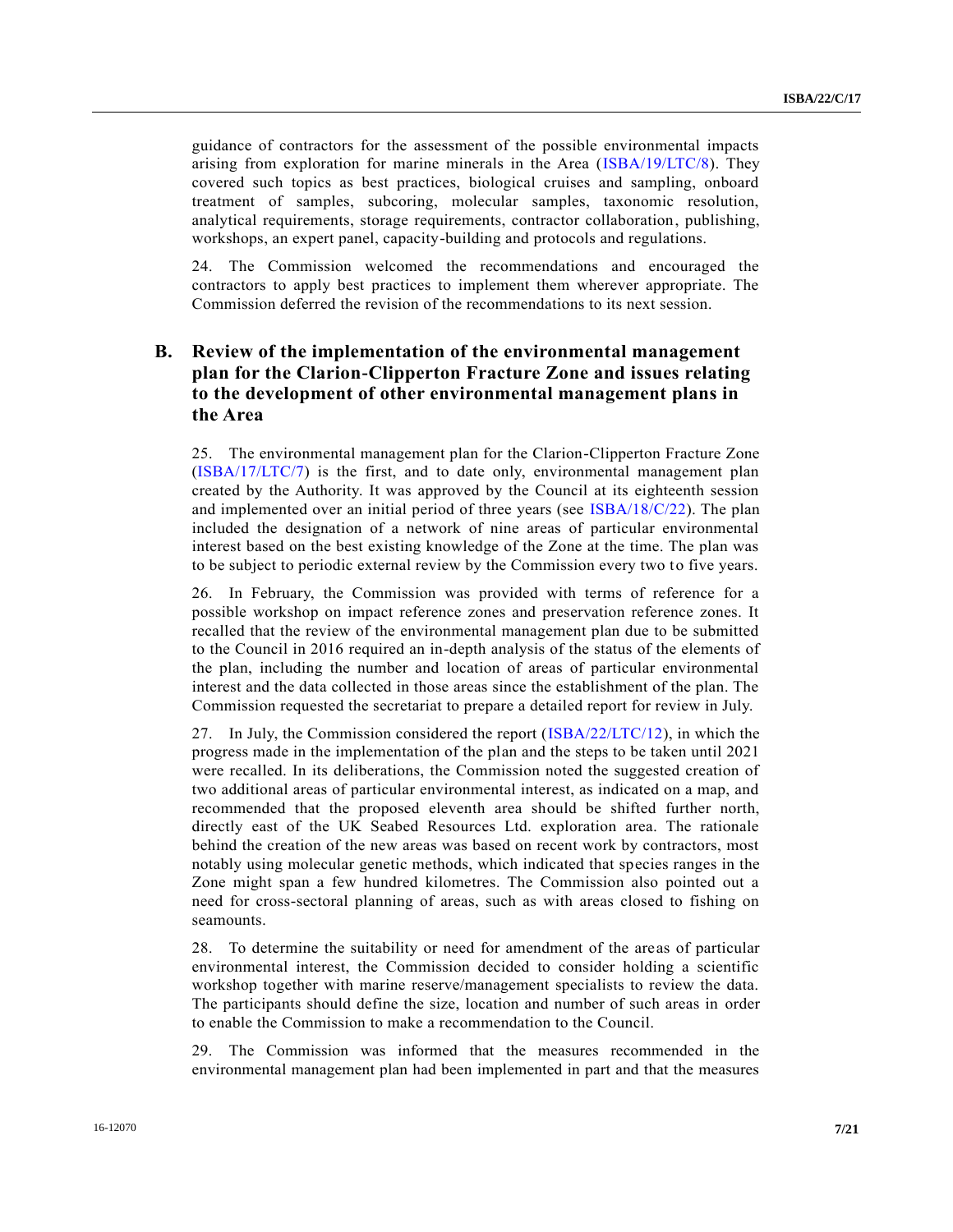would have a greater impact were sustained, focused action by contractors considered in the coming years. That potential growth based on better environmental and biodiversity knowledge would contribute to assessing the role of areas of particular environmental interest with regard to conservation in the Area. Exploring the input from independent data and stakeholder participation would allow the secretariat to be in a position to better assess expanding the areas. The need to work in coordination with other international organizations (the secretariat of the Convention on Biological Diversity, the Food and Agriculture Organization of the United Nations and the International Union for Conservation of Nature) was recognized, and it was noted that that would help the work on the scientific design of the areas.

30. The Commission took note of the concerns expressed with regard to developing specific guidelines for contractors to use in the establishment of impact reference zones and preservation reference zones that were needed during the exploration phase to proceed to exploitation. The Commission indicated that there was a need to redefine the term "impact reference zones" at its next session, in February 2017. A workshop might then be organized by the secretariat to help to develop specific guidelines for contractors in the establishment of impact and preservation reference zones.

## **C. Outcomes of the international workshop on taxonomic methods and standardization of meiofauna in the Clarion-Clipperton Fracture Zone, held in Ghent, Belgium, from 14 to 17 December 2015**

31. In February, the Commission had before it a status report on the outcomes of the international workshop on taxonomic methods and standardization of meiofauna in the Clarion-Clipperton Fracture Zone, held in Ghent, Belgium, from 14 to 17 December 2015. The Commission concluded that the recommendations arising from that and other related workshops were relevant to its review of its existing recommendations for the guidance of contractors for the assessment of the possible environmental impacts arising from exploration for marine minerals in the Area [\(ISBA/19/LTC/8\)](http://undocs.org/ISBA/19/LTC/8) in order to keep abreast of latest scientific developments, including in terms of taxonomic methods and standardization. The Commission suggested that revisions should be included in the workplan of its next session.

## **V. Draft regulations for exploitation of mineral resources in the Area**

32. In 2015, the Commission proposed a list of seven priority deliverables that the Council endorsed (see [ISBA/21/C/16,](http://undocs.org/ISBA/21/C/16) annex III). It included, as priority deliverable No. 1, the preparation of a zero draft of regulations for exploitation of mineral resources in the Area. In February, the Commission began to review a report prepared by the secretariat and external consultants containing a working draft of those regulations, including a suggestion for the development of separate environmental regulations and regulations relating to setting up a mining directorate or inspectorate. The Commission also had before it technical discussion papers relating to specific areas of regulatory development, including confidentiality, dispute settlement and a stakeholder participation and communications strategy. The papers were submitted in response to actions proposed by the Commission in that field.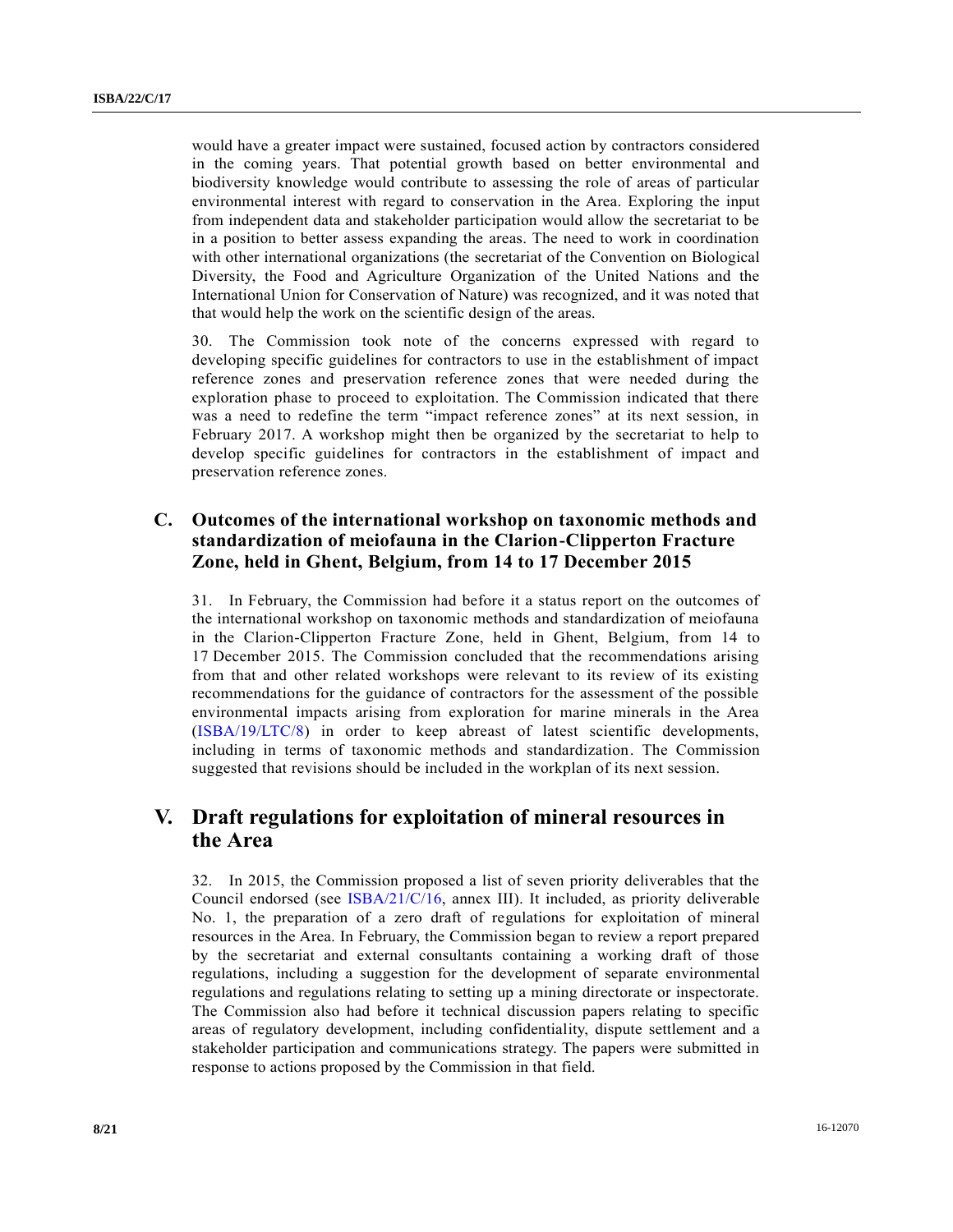33. The Commission noted with appreciation, and in relation to priority deliverable No. 5 concerning adaptive management, a paper prepared by the Government of New Zealand on the country's experiences with adaptive management in seabed mining projects. The Commission suggested that the content of that paper should be reflected in the Authority's discussions on the role of adaptive management in the environmental regulations.

34. The Commission had planned, following its review, to circulate a copy of the working draft of the exploitation regulations to all members of the Authority and all stakeholders in March for their comments. Owing to its excessive workload, however, the Commission did not complete its review and deferred the matter until July.

35. In July, the Commission considered a supplementary report and a revised working draft of the exploitation regulations. It reviewed the structure and general approach of the revised working draft and discussed specific regulations. It noted that the revised working draft reflected further input from the technical discussion papers and had benefited from two further workshops held in May in connection with the development of a payment mechanism and financial terms for contracts for exploitation and in connection with environmental assessment and management.

36. The Commission took note of the report of the Co-Chairs of the workshop on environmental assessment and management for exploitation of minerals in the Area, organized by the Griffith Law School and the Authority in Surfers Paradise, Queensland, Australia, from 23 to 26 May,<sup>1</sup> and the list of recommended actions flowing from that workshop, elements of which had been incorporated into an action plan (see annex II to the present report). The Commission expressed its appreciation to the Government of Australia for the commitment that it had showed in sponsoring the workshop, to the Griffith Law School for its contribution in planning the workshop and facilitating its outcomes and to all the participants who contributed their time and expertise. The Commission considered that the workshop had made significant progress by providing the Authority with a clearer direction in formulating a regulatory framework for environmental assessment and management.

37. The Commission welcomed the initiative to develop a payment mechanism in the Area and noted the challenges and complexities in doing so. It welcomed a wider discussion of environmental policies and approaches and related financial incentives and tools that must be considered in developing a total package. It noted the proposed points for future consideration in the report of the workshop on a deep seabed mining payment regime, held in San Diego, California, United States of America, on 17 and 18 May  $2016$ ,<sup>2</sup> and called for them to be addressed at a subsequent workshop.

38. The Commission noted the challenges in developing a full regulatory framework, considering the "building block" approach being taken by the Authority to tackle it the best approach. It reiterated, however, the proviso that no single element or package of the regulatory code would be agreed upon until everything had been agreed upon.

39. The Commission concluded that the working draft, once discussed by the Commission, should be circulated to stakeholders at the earliest available

**\_\_\_\_\_\_\_\_\_\_\_\_\_\_\_\_\_\_**

<sup>1</sup> Available from [www.isa.org.jm/files/documents/EN/Pubs/2016/GLS-ISA-Rep.pdf.](http://www.isa.org.jm/files/documents/EN/Pubs/2016/GLS-ISA-Rep.pdf)

 $^2$  Available from www.isa.org.jm/files/documents/EN/Pubs/2016/DSM-ConfRep.pdf.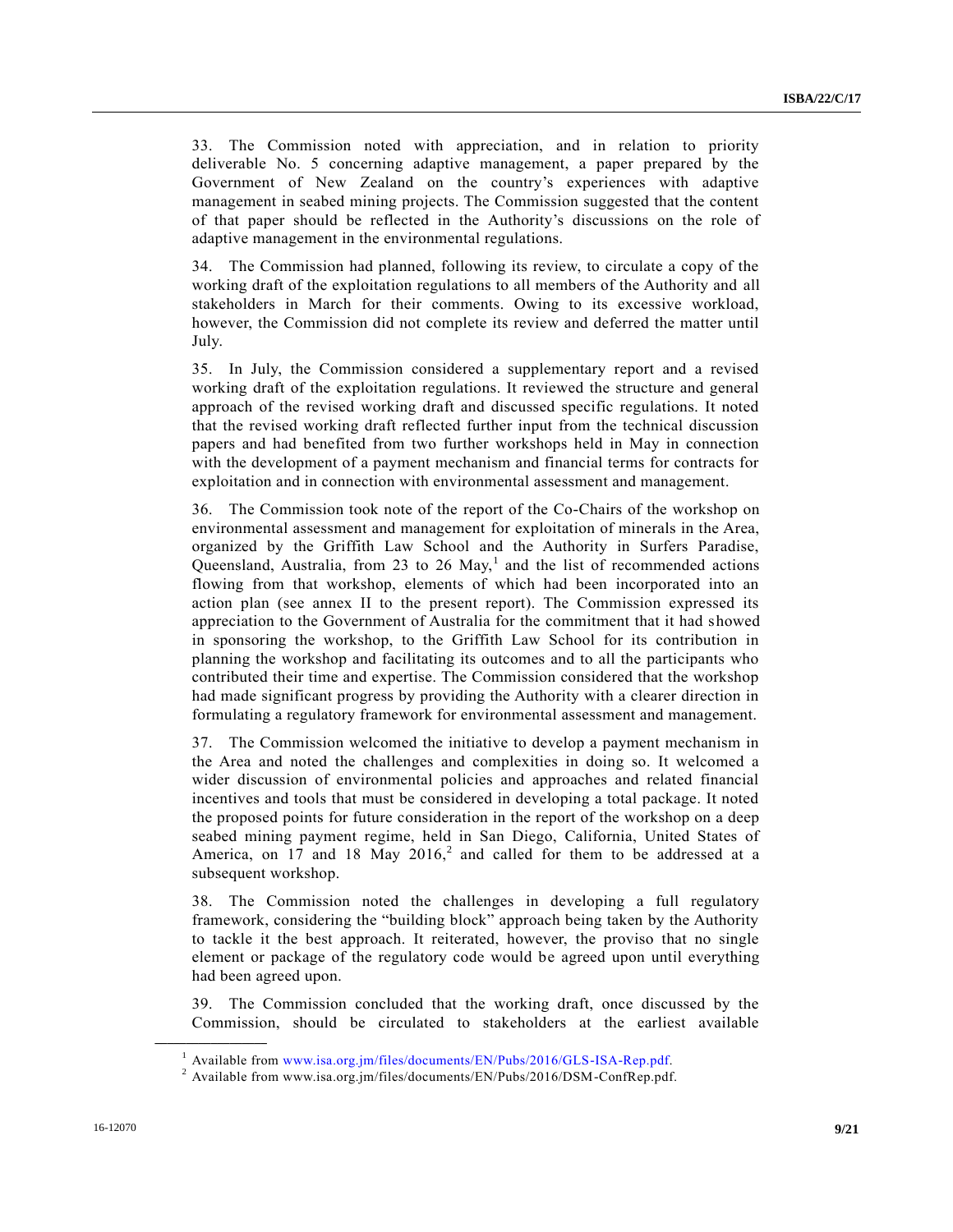opportunity for their comments. It noted that the draft should be considered a work in progress because several areas required further feedback, discussion and expert input. Following the receipt of comments, a new working draft, together with stakeholder feedback, would be submitted to the Commission in February 2017.

40. The Commission observed that there was a need to identify a better working methodology in relation to regulatory development, including timelines and stakeholder contribution in the regulatory content and drafting process, considering it a matter of priority for its next session.

41. Following its deliberations on the working draft, the Commission reviewed suggested areas of action towards regulatory development, including the second phase of work on the priority deliverables and actions flowing from the high-level issues and action plan submitted to the Council in July 2015. An updated and indicative work programme is provided in annex II to the present report for consideration by the Council.

## **VI. Technical implementation plan for improved databases and data management strategy of the Authority**

42. In February, the Commission established a working group to assist its consideration of the data management strategy and related issues. The Commission considered the data management project prepared by the secretariat to develop and strengthen the data management capacity of the Authority (see [ISBA/22/LTC/15\)](http://undocs.org/ISBA/22/LTC/15).

43. The Commission expressed strong support for the project, noting that it would begin on 1 January 2017, at the same time as the next budget cycle, and urged the Finance Committee to ensure the availability of adequate resources, including for the two proposed staff positions.

44. For the second half of 2016, the Commission encouraged the secretariat to work on incorporating into the existing databases the data submitted by the contractors during the extension process and those contained in the annual reports of the contractors for activities carried out in 2015. At the same time, the secretariat should begin the preparatory work for the new data management project.

45. The Commission recalled its strong position in recent years in advocating a data management facility at the Authority that was fit for purpose.

46. The Chair of the Commission reported to the Finance Committee on the matter in order to facilitate the consideration of the next budget.

## **VII. Matters referred to the Commission by the Council**

## **A. Issues relating to the handling of confidential data and information, as provided for in rule 12 of the rules of procedure of the Commission**

47. By paragraph 8 of its decision  $\text{IBBA}/20/\text{C}/31$ , the Council requested the Commission to prepare draft procedures on the handling of confidential data and information, as provided for in rule 12 of the rules of procedure of the Commission [\(ISBA/6/C/9\)](http://undocs.org/ISBA/6/C/9). Under rule 12 (2), the Commission is to recommend to the Council,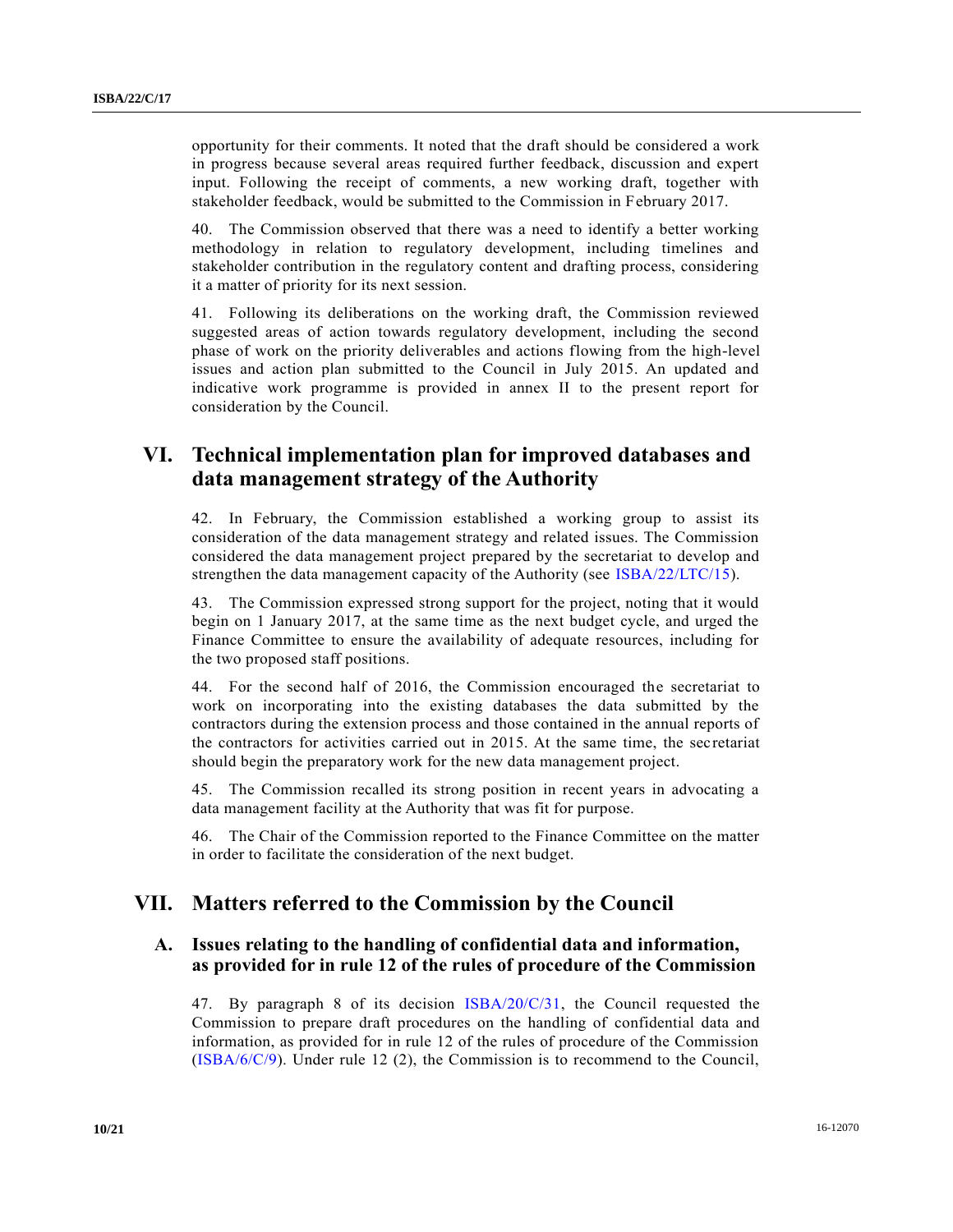for approval, procedures on the handling of confidential data and information coming to the knowledge of members of the Commission by reason of their duties for the Commission. Such procedures are to be based upon the relevant provisions of the United Nations Convention on the Law of the Sea, the rules, regulations and procedures of the Authority and the procedures established by the Secretary-General pursuant thereto in order to carry out his responsibility to maintain the confidentiality of such data and information.

48. In February, the Commission deliberated on the matter and considered a note by the secretariat [\(ISBA/22/LTC/6\)](http://undocs.org/ISBA/22/LTC/6). It also recalled its previous discussions on conflicts of interest. The Commission took note of the relevant provisions of the Convention relating to obligations of non-disclosure and financial interests relating to members of the Commission and of similar obligations relating to the Secretary-General and staff of the secretariat. The Commission noted that, while the Convention established an obligation not to disclose confidential information, and to some extent defined the data and information that were to be considered confidential, it did not deal with the procedures by which confidential information was to be handled. Instead, such procedures were outlined in the Authority's regulations on prospecting and exploration.<sup>3</sup>

49. The Commission noted that, pursuant to regulation 37 (1) of the Regulations on Prospecting and Exploration for Polymetallic Nodules in the Area, the Secretary-General was responsible for establishing procedures for maintaining the confidentiality of all confidential data and information and the handling of such data and information by members of the secretariat, members of the Commission and any other person participating in any activity or programme of the Authority. In 2011, the Secretary-General had issued procedures for information sensitivity, classification and handling in the form of a Secretary-General's bulletin [\(ISBA/ST/SGB/2011/03\)](http://undocs.org/ISBA/ST/SGB/2011/03). In the bulletin, the Secretary-General had, among other things, established procedures to ensure the appropriate classification and secure handling by the secretariat of confidential data and information entrusted to or originating from the Authority, with a view to implementing article 168 of the Convention and the Regulations. The Secretary-General had also defined therein the scope of applicability and the responsibilities and basic obligations of staff, in addition to elaborating on the classification principles, classification levels and procedures for identification and marking of documents, including those to be provided to members of the Commission in the course of their work.

50. The Commission noted that annex II to the bulletin contained additional procedures for the handling of confidential data and information transferred to the Authority or to any other person (including members of the Commission) participating in any activity or programme of the Authority pursuant to the Regulations or a contract issued thereunder. It contained procedures on general security, system access control, authenticity and data access security. It also contained procedures for communication security, data security and the handling and processing of data and information, together with a declaration of

**\_\_\_\_\_\_\_\_\_\_\_\_\_\_\_\_\_\_**

<sup>3</sup> Regulation 37 of the Regulations on Prospecting and Exploration for Polymetallic Nodules in the Area [\(ISBA/19/C/17,](http://undocs.org/ISBA/19/C/17) annex), for example, deals with procedures to ensure confidentiality. The same provision is found in regulation 39 of the Regulations on Prospecting and Exploration for Polymetallic Sulphides in the Area [\(ISBA/16/A/12/Rev.1,](http://undocs.org/ISBA/16/A/12/Rev.1) annex) and regulation 39 of the Regulations on Prospecting and Exploration for Cobalt-rich Ferromanganese Crusts in the Area [\(ISBA/18/A/11,](http://undocs.org/ISBA/18/A/11) annex).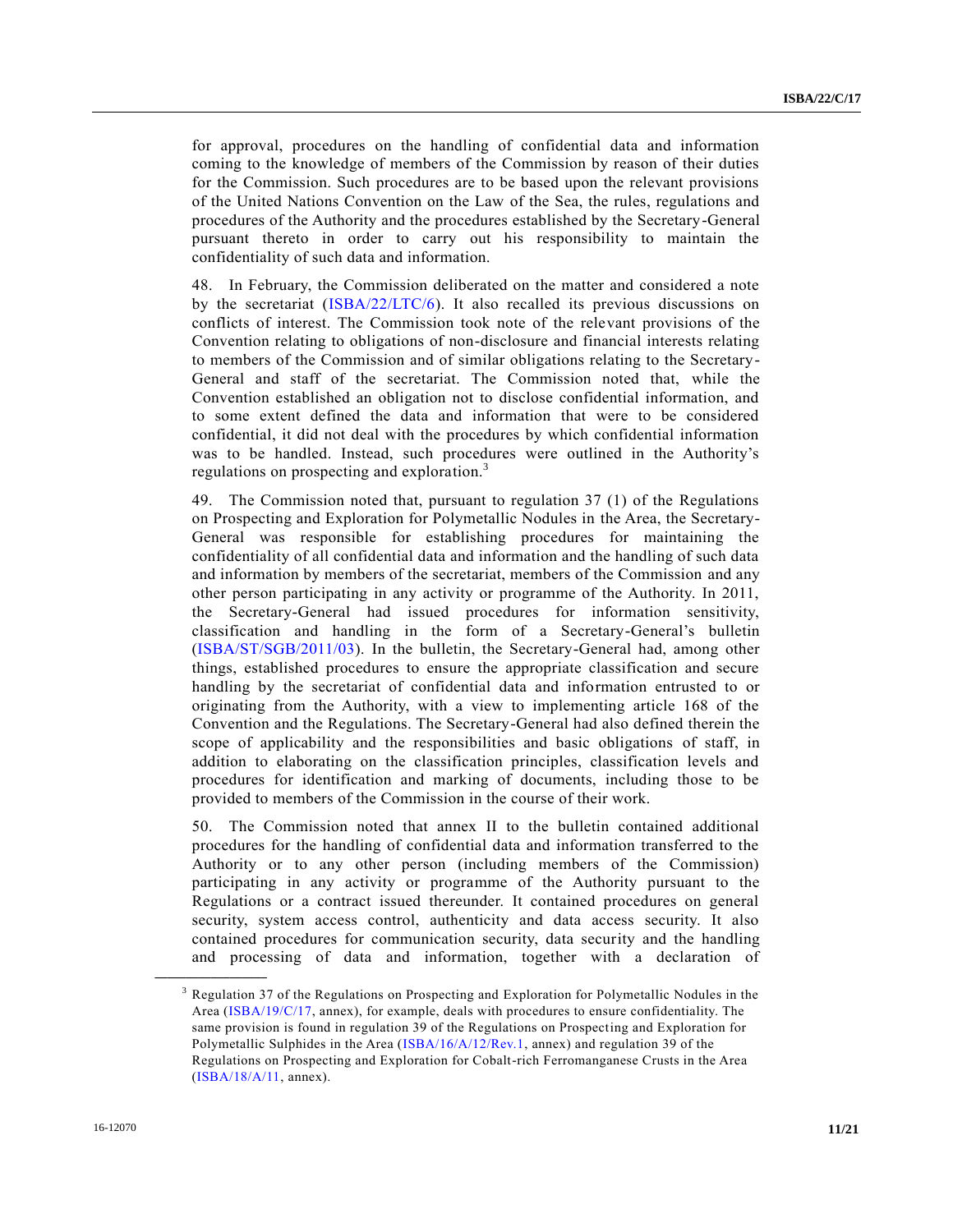confidentiality to be signed by persons authorized to have access to such confidential data and information. The same declaration of confidentiality was signed by all members of the Commission immediately upon assuming office.

51. In their deliberations, members of the Commission noted that the procedures contained in annex II to the Secretary-General's bulletin appeared to be sufficient and appropriate to safeguard the confidentiality of confidential data and information used by members in the course of their duties and would provide a satisfactory response to the requirement under rule 12 of the rules of procedure to establish procedures on the handling of confidential data and information. It would not be necessary or desirable to establish additional, and potentially inconsistent, rules for the Commission. Nevertheless, for the avoidance of any doubt as to the legal effect of a Secretary-General's bulletin on members of a body external to the secretariat, and therefore not subject to a letter of appointment pursuant to the Staff Regulations, the Commission decided to recommend that the Council should take a formal decision recognizing the applicability, mutatis mutandis, of the additional procedures for handling of confidential data and information contained in annex II to the Secretary-General's bulletin to members of the Commission.

#### **B. Issues relating to the operation of the Enterprise, in particular the legal, technical and financial implications for the Authority**

52. The Commission was provided with an update on the status of consideration of issues relating to the operation of the Enterprise [\(ISBA/22/LTC/9\)](http://undocs.org/ISBA/22/LTC/9). It was noted that other priorities to address had limited the progress made in relation to that issue, which involved complex questions, such as the capitalization of, and the value of joint ventures with, the Enterprise. In the discussions, it was recalled that the Enterprise occupied a fundamental place in the legal framework that governed activities in the Area and that existing available reserved areas were current assets of the Enterprise. The question of the operationalization of the Enterprise needed to be addressed in the near future, in particular because it was closely related to the possible election of an equity interest in joint arrangements with the Enterprise in lieu of a contribution by a reserved area. It was also suggested that the current economic context must be taken into account with regard to the operationalization of the Enterprise. The Commission took note of the progress report and decided to keep the matter on its agenda for further consideration. In the meantime, the Commission requested the secretariat, within existing resources and priorities, to continue its work on the studies identified in 2014 on the identification of gaps and clarification of the terms and conditions upon which a future joint venture arrangement between a contractor and the Enterprise could be implemented, on the basis of the terms of reference set out in the annex to document [ISBA/20/LTC/12.](http://undocs.org/ISBA/20/LTC/12)

#### **C. Stakeholder consultation and engagement strategy**

53. In February, the Commission was provided with a consultant report on a stakeholder consultation and engagement strategy. The Commission took note of the report and recalled the engagement with stakeholders in developing the regulations on exploitation for mineral resources in the Area. The Commission also observed that there was a need for the Authority to develop such a strategy.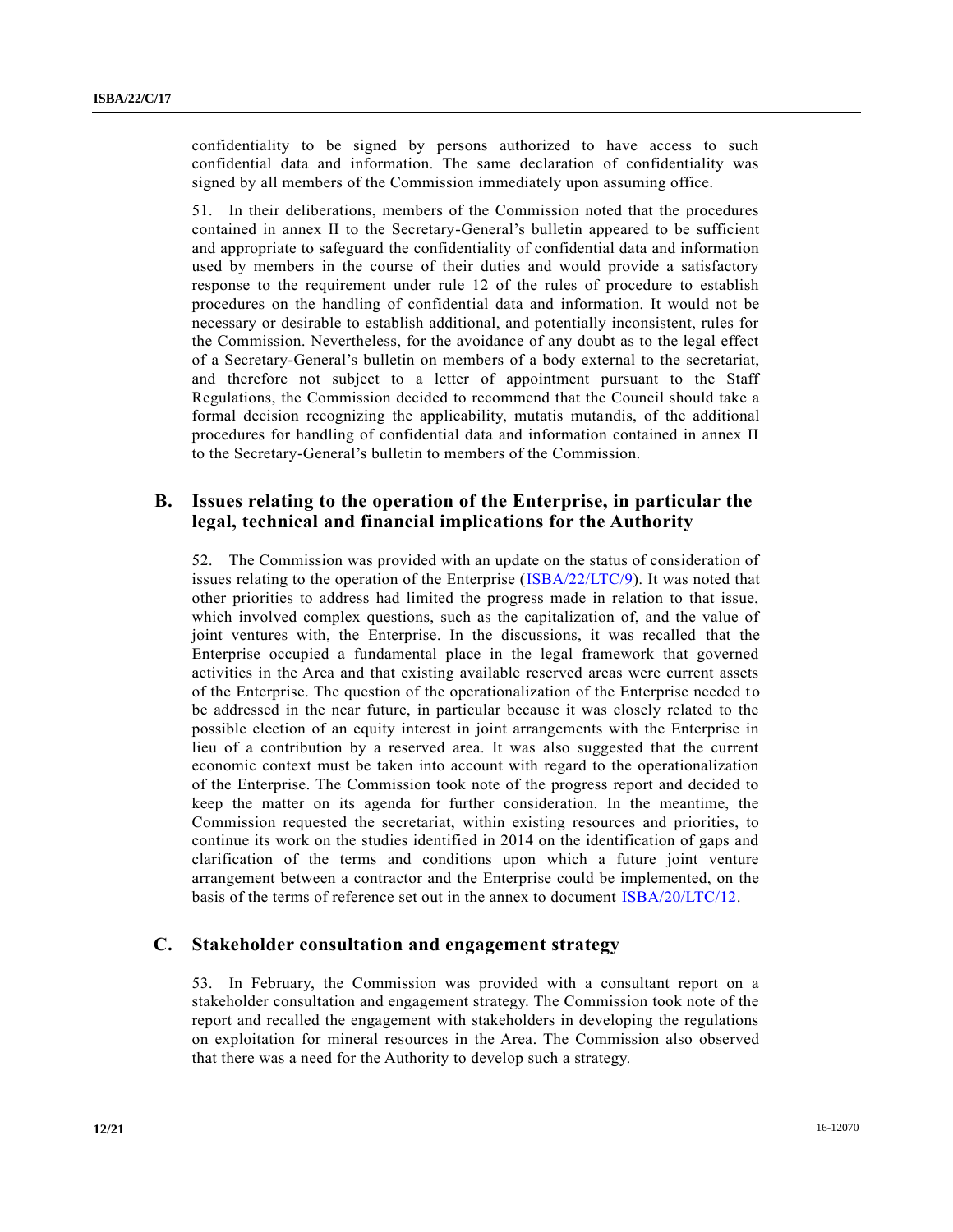## **D. Issues relating to the sponsorship of contracts for exploration in the Area, monopolization, effective control and related matters**

54. In July 2015, the Commission requested the Secretariat to prepare an analysis illustrating and identifying more specifically the new ways of doing business and the new models of business arrangement and any implications of those trends in the light of questions of monopolization, abuse of dominant position and effective control by a sponsoring State over sponsored entities.

55. At the current session, in considering that analysis [\(ISBA/22/LTC/13\)](http://undocs.org/ISBA/22/LTC/13), the Commission recalled that it had highlighted the emergence of those trends in connection with the rights to apply for a plan of work for activities in reserved areas that were accorded exclusively to developing States, their sponsored entities and the Enterprise. While recognizing that applicants were qualified, the Commission drew the attention of the Council to models of business arrangements rooted in the close partnership between developing States and their sponsored entities with the business interest of entities registered in, or owned by nationals of, developed States who had contributed to the reserved areas under applications by developing States or entities sponsored by them. By way of illustration, the analysis provided examples of various operational arrangements (such as a corporate structure between a parent company incorporated in a developed State and its subsidiary being an entity sponsored by a developing State, an equal and equitable arrangement between a developing State and a contractor sponsored by a developed State or a model of collaboration in the execution of the plan of work between the contractor that contributed to the reserved area and the contractor, sponsored by a developing State, that is granted that reserved area).

56. In its deliberations, the Commission noted that new ways of doing business and new models of business arrangements were distinct issues. The former was related to partnerships between an entity that contributed a reserved area and an entity sponsored by a developing State that carried out its exploration activities. The latter referred to the observation that the election of an equity interest in joint arrangements was frequently preferred over the contribution of reserved areas, which was simpler to opt for in the case of polymetallic nodules. The Commission observed that those issues were also closely related to the question of the operationalization of the Enterprise. It also observed that the recent trends of partnerships between developing States or entities sponsored by them on the one hand, and developed States or entities sponsored by them on the other, required the undertaking of a more complete study of the implications of those trends for key features at the heart of the common heritage regime (the operationalization of the Enterprise, the future of the parallel system, cherry-picking or selective use of reserved areas and a reduction in the availability of reserved areas, for example). The point was made that new ways of doing business and new business arrangements illustrated a form of cooperation chosen by developing States or entities sponsored by them. It was also indicated that those models could provide options for the operationalization of the Enterprise through a joint venture arrangement. Reference was also made to a consortium, which offered another example of how to enable developing States to carry out activities in the Area.

57. The Commission agreed that it was premature to take action and reach any conclusion until a detailed analysis had been made. It therefore agreed to keep those issues under review and on its agenda as part of its workplan over the coming five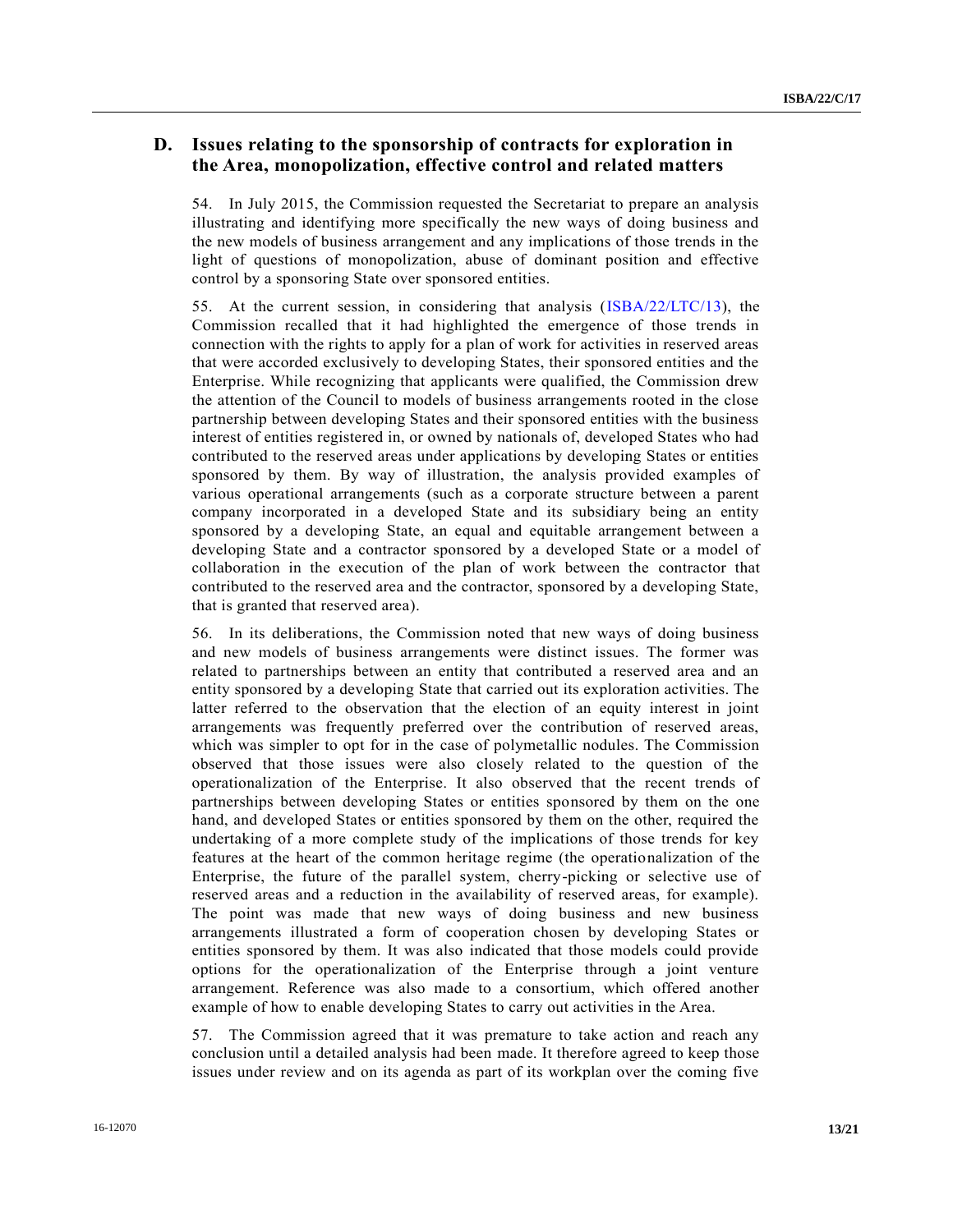years. The Commission requested the secretariat to prepare terms of reference for an in-depth analysis of those issues for its consideration in 2017.

## **VIII. Consideration of the interim report of the review committee established to oversee the periodic review of the international regime of the Area pursuant to article 154 of the United Nations Convention on the Law of the Sea**

58. The Commission welcomed those in attendance at the open session and expressed its great satisfaction at the interest shown by the many individuals present. It considered the interim report provided by the consultants, deeming it timely and essential to the assessment of the implementation of the international regime of the Area pursuant to article 154 of the United Nations Convention on the Law of the Sea to date. The Commission was unable to reach consensus, however, meaning that the following paragraphs reflect the views of the majority of its members.

59. Concerns were expressed, including with regard to shortcomings in the methodology of the review survey, such as drawing conclusions on the basis of the few responses to the questionnaire, and to recommendations stemming from only one or a handful of respondents. In addition, there was no visibility of the largest category of respondents as to their knowledge of the regime under review and consequently their accountability or responsibility in relation to matters relating to the mandate of the Authority. Furthermore, the underrepresentation of geographical regions and the phrasing of some questions that had the potential to influence responses, and thus outcomes, were noted. Some members of the Commission were of the opinion that there had been misunderstandings, such as regarding the distinction between transparency and lack of information. That demonstrated a need for the Authority to develop a clear communication strategy.

60. The interim report should be taken as a wake-up call for the Authority to act at the current session. The majority of the Commission members considered it to be the first in a series of steps to facilitate improved monitoring of the activities of the Authority. The point raised by the Commission was strongly connected to the comments of 25 May made by the committee established to oversee the review of the manner in which the international regime of the Area established in the Convention had operated in practice. It was also highlighted that the report was simply interim in nature.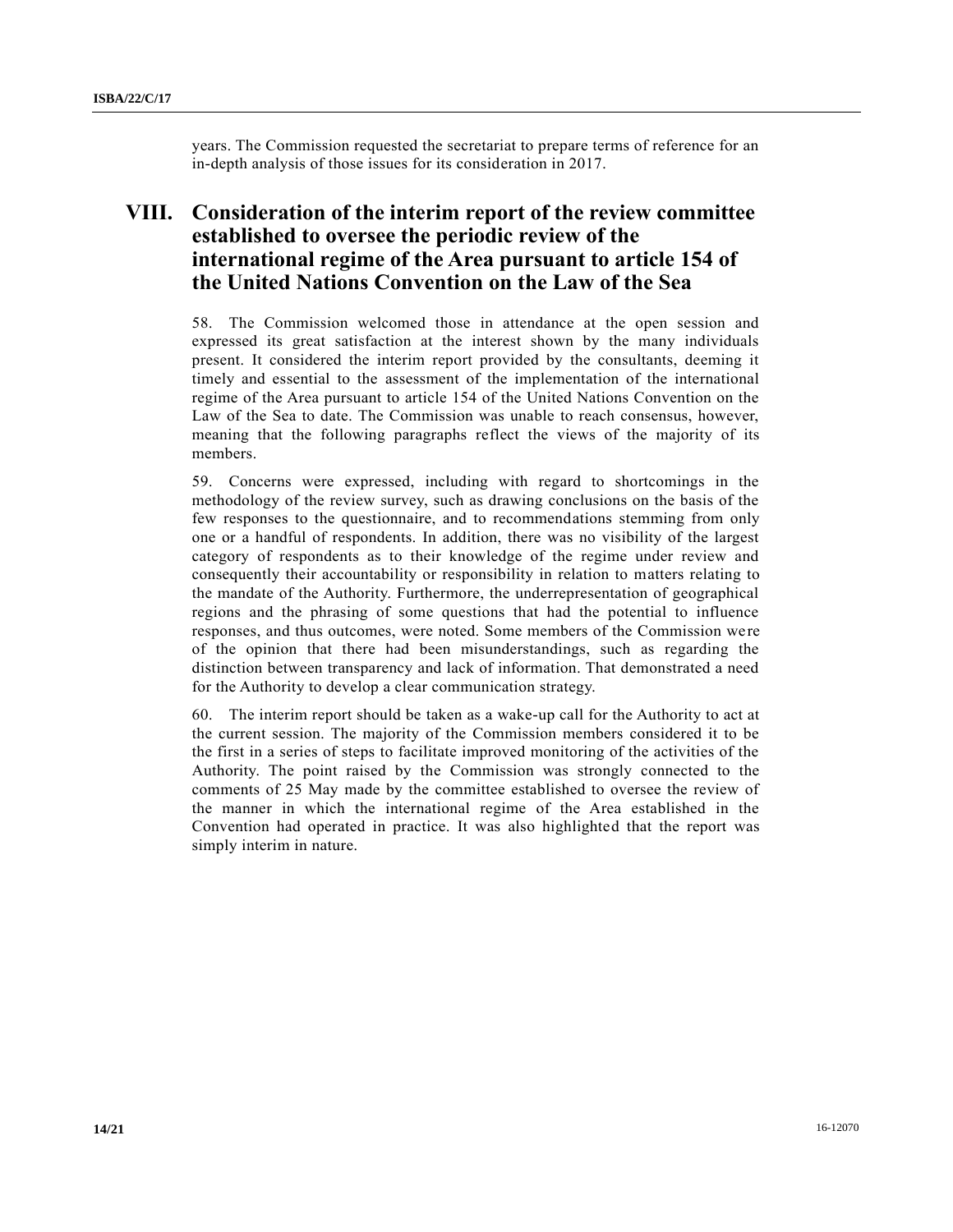## **Annex I**

## **Status of the former registered pioneer investors**

### **Note by the secretariat**

1. The Legal and Technical Commission has requested the secretariat to clarify the legal status, with regard to their contracts for exploration for polymetallic nodules, of the former registered pioneer investors under resolution II of the Third United Nations Conference on the Law of the Sea.

2. Resolution II, which was adopted together with the Convention on 30 April 1982, set out rules governing preparatory investment in pioneer activities relating to polymetallic nodules. During the final stages of the Third United Nations Conference on the Law of the Sea, a number of countries made unilateral claims to deep seabed mine sites and enacted domestic legislation giving reciprocal recognition to such claims. The intention behind resolution II therefore was to create an interim system, applicable between the adoption of the Convention and its entry into force, in order to recognize and "protect the substantial investments already made in the development of seabed mining technology, equipment and expertise"<sup>a</sup> and in the research and identification of potential mining areas made by early investors, but at the same time to bring these within the umbrella of the Convention.

- 3. Pioneer investors were registered by the Preparatory Commission, as follows:
	- India, 17 August 1987
	- Institut français de recherche pour l'exploitation de la mer (IFREMER)/ Association française pour l'exploration et la recherche des nodules (AFERNOD) (France), 17 December 1987
	- Deep Ocean Resources Development Co. Ltd (Japan), 17 December 1987
	- Yuzhmorgeologiya, sponsored by the former Union of Soviet Socialist Republics (now the Russian Federation), 17 December 1987
	- China Ocean Mineral Resources Research and Development Association (COMRA) (China), 5 March 1991
	- Interoceanmetal Joint Organization (IOM), a consortium sponsored by Bulgaria, Cuba, the former Czechoslovakia (now the Czech Republic and Slovakia), Poland and the former Union of Soviet Socialist Republics, 21 August 1991
	- Government of the Republic of Korea, 2 August 1994.

4. Others that qualified as pioneer investors under resolution II but did not register as pioneer investors were four consortia based in the United States of America: (a) Kennecott Consortium, formed in 1974, composed of Kennecott Corporation (United States), TTZ Deepsea Mining Enterprises Ltd (United Kingdom of Great Britain and Northern Ireland), Consolidated Gold Fields PLC (United Kingdom), BP Petroleum Development Ltd (United Kingdom), Noranda

**\_\_\_\_\_\_\_\_\_\_\_\_\_\_\_\_\_\_**

<sup>&</sup>lt;sup>a</sup> See [LOS/PCN/L.103,](http://undocs.org/LOS/PCN/L.103) para. 11 (Chairman of the Preparatory Commission).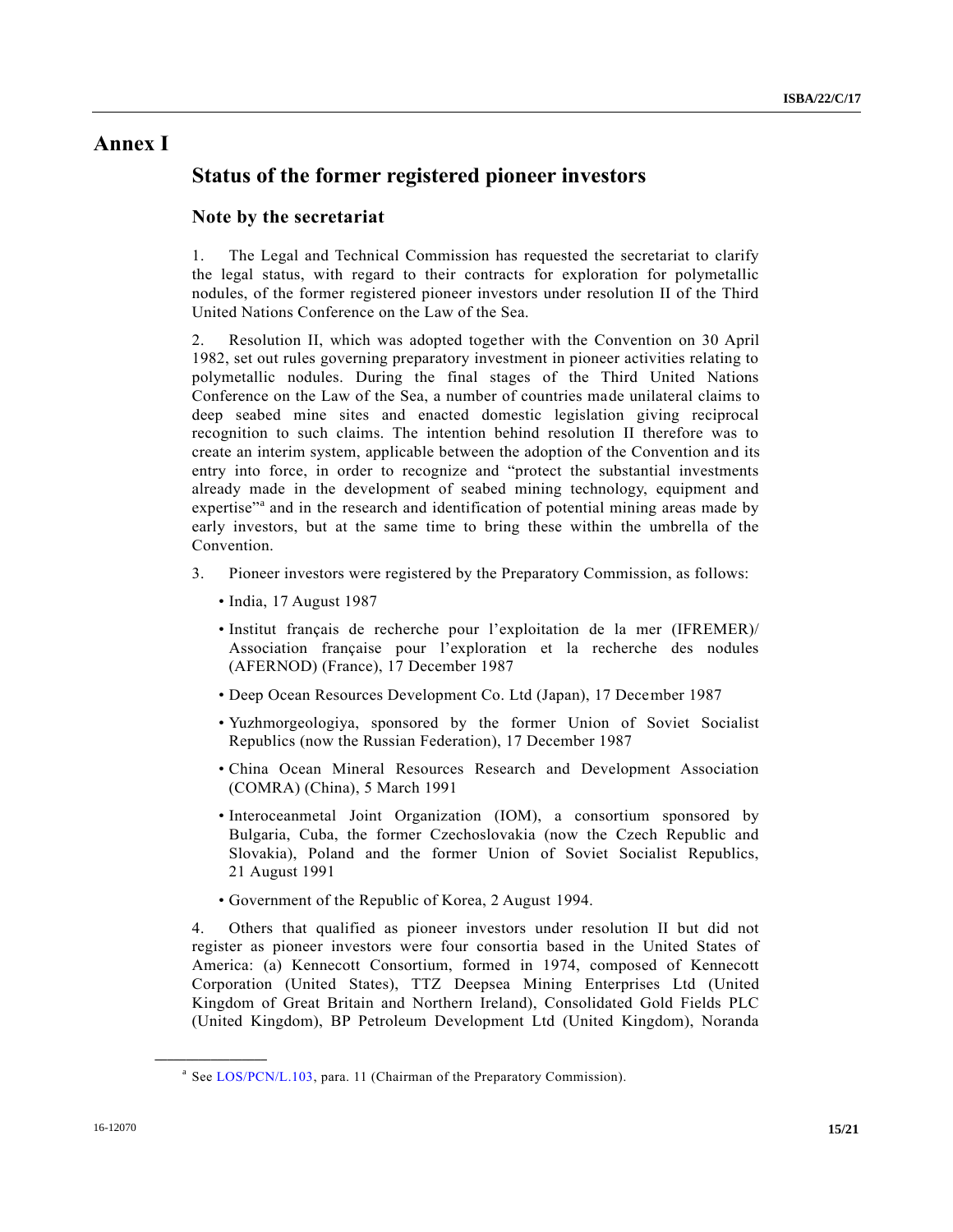Exploration Inc. (Canada) and Mitsubishi Group (Japan); (b) Ocean Mining Associates, formed in 1974, composed of Essex Minerals Company (United States), Union Seas Inc. (Belgium), Sun Ocean Ventures (United States) and Samim Ocean Inc. (Italy); (c) Ocean Management Inc., formed in 1975, composed of Inco Inc. (Canada), SEDCO Inc. (United States), Arbeitsgemeinschaft Meeretechnisch Gewinnbare Rohstoffe (Germany) and Deep Ocean Minerals Company (Japan); and (d) Ocean Minerals Company (OMCO), formed in 1977, composed of Amoco Ocean Minerals Co. (United States), Lockheed Corporation (United States), Royal Dutch Shell (Netherlands) and Royal Boskalis Westminster (Netherlands).

5. The activities of the registered pioneer investors were supervised by the Preparatory Commission, while at the same time the negotiations on the implementation of Part XI of the Convention continued. In accordance with its provisions, resolution II expired six months after the date of entry into force of the Convention. Furthermore, in order to complete the link between resolution II and the Convention regime, under paragraph 8 of resolution II, an application for approval of a plan of work by a registered pioneer investor was required to be submitted within six months of the date of entry into force of the Convention, accompanied by a certificate of compliance issued by the Preparatory Commission. Under the 1994 Agreement, the six-month deadline was further extended to 36 months following the entry into force of the Convention (that is, by 16 November 1997).

6. In accordance with the 1994 Agreement, annex, section 1, paragraph 6 (a) (ii), a registered pioneer investor may request approval of a plan of work for exploration. The plan of work for exploration shall consist of documents, reports and other data submitted to the Preparatory Commission both before and after registration and shall be accompanied by a certificate of compliance, consisting of a factual report describing the status of fulfilment of obligations under the pioneer investor regime, issued by the Preparatory Commission. Such a plan of work shall be considered to be approved.

7. In accordance with the foregoing provisions, the seven registered pioneer investors submitted requests for approval of their plans of work for exploration on 19 August 1997. The requests were considered by the Legal and Technical Commission on 21 August 1997 and a report was submitted to the Council on 22 August 1997 [\(ISBA/3/C/7\)](http://undocs.org/ISBA/3/C/7). On 27 August 1997, the Council, acting on the recommendation of the Commission, noted that in accordance with the Agreement, the plans of work for exploration were considered to be approved and requested the Secretary-General to issue the plans of work for exploration in the form of contracts incorporating the applicable obligations under the provisions of the Convention and the Agreement and in accordance with the Regulations on Prospecting and Exploration for Polymetallic Nodules in the Area in the standard form of contract to be agreed by the Council (see [ISBA/3/C/9\)](http://undocs.org/ISBA/3/C/9).

8. The Regulations, incorporating the standard form of contract, were adopted in 2000. Subsequently, the first group of contracts were issued, as follows: Interoceanmetal Joint Organization (sponsored by Bulgaria, Cuba, the Czech Republic, Poland, the Russian Federation and Slovakia), on 29 March 2001; Yuzhmorgeologiya (the Russian Federation) on 29 March 2001; Government of the Republic of Korea, on 27 April 2001; China Ocean Mineral Resources Research and Development Association (COMRA) (China), on 22 May 2001; Deep Ocean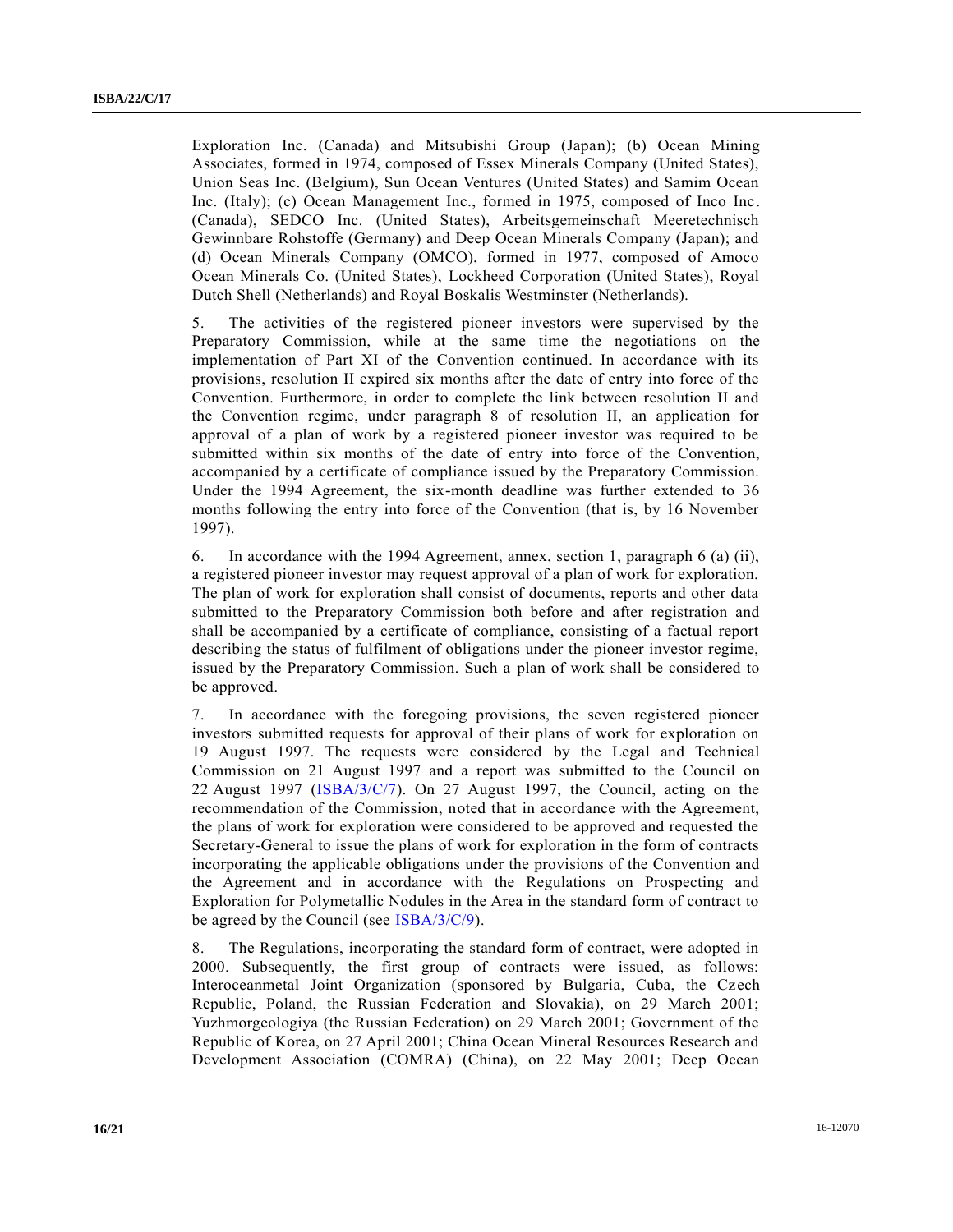Resources Development Ltd. (Japan), on 20 June 2001; Institut français de recherche pour l'exploitation de la mer (France), on 20 June 2001; Government of India, on 25 March 2002.

9. While paragraph 13 of resolution II provides that the Authority and its organs shall honour and recognize the rights and obligations arising from resolution II, this provision has to be read and understood in the light of paragraph 14, which provides that the resolution shall have effect until the entry into force of the Convention. In the case of the seven contractors referred to above, their status also has to be understood in the light of clause 6 of the Contract for Exploration (annex III.F to the Regulations), which provides that "this contract expresses the entire agreement between the parties, and no oral understanding or prior writing shall modify the terms hereof".

10. The only qualification that must be noted is with respect to the obligation of training, pursuant to regulation 27 of the Regulations. The 2000 edition of the Regulations [\(ISBA/6/A/18,](http://undocs.org/ISBA/6/A/18) annex) contained a specific provision in paragraph 2 of regulation 27, as follows: "In the case of a registered pioneer investor, the contract shall take into account the training provided in accordance with the terms of its registration as a registered pioneer investor".

11. The understanding, on the basis of this provision and of the terms of the contracts, is that, in the case of the former registered pioneer investors, there was no contractual obligation to provide further training beyond that which had been provided during the pioneer phase.<sup>b</sup>

**\_\_\_\_\_\_\_\_\_\_\_\_\_\_\_\_\_\_**

<sup>&</sup>lt;sup>b</sup> In the case of the Republic of Korea, its training programme was submitted on 6 March 1995, after the Preparatory Commission had completed its work, and was therefore implemented under the supervision of the Legal and Technical Commission.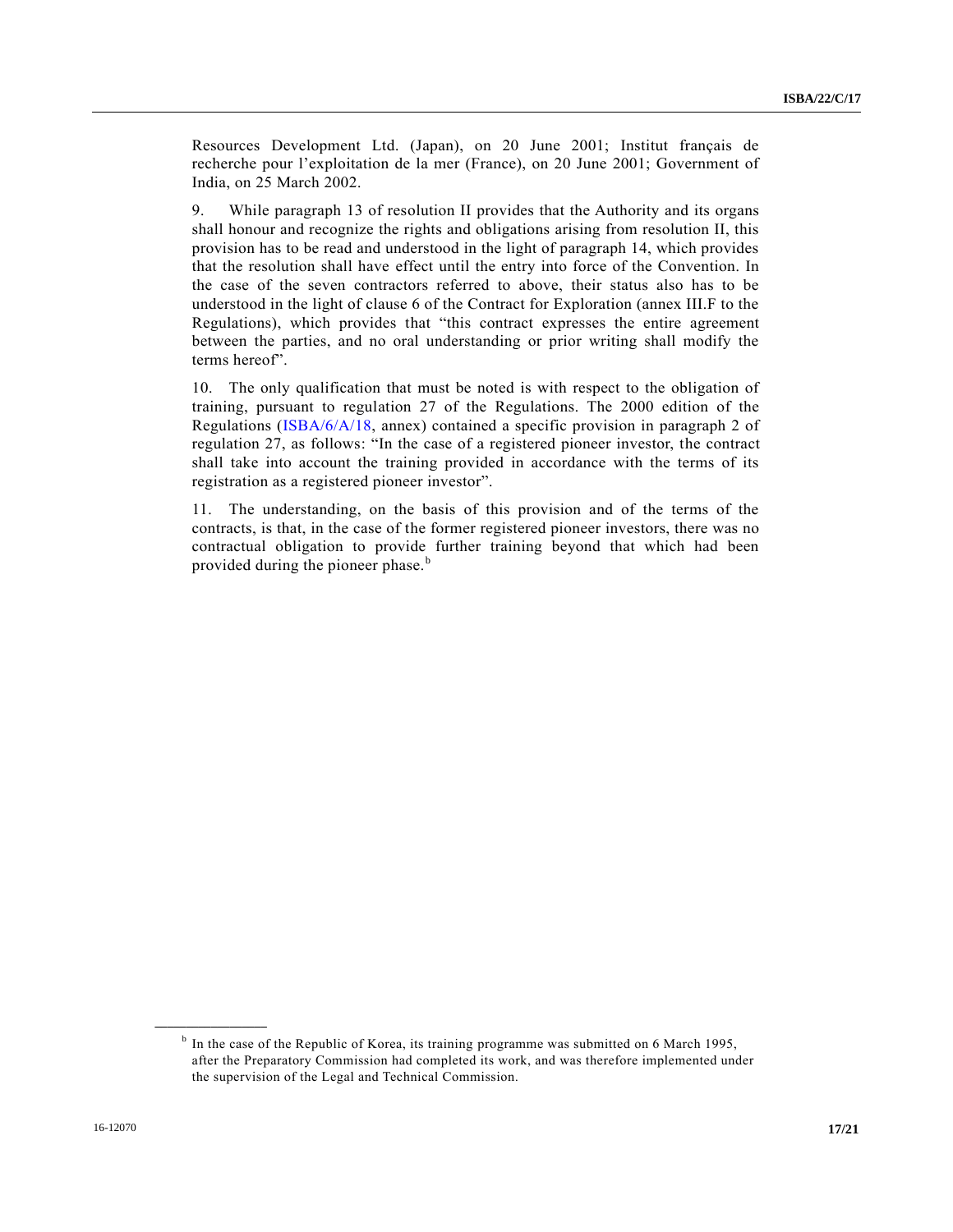# **Annex II**

# **Priority deliverables, high-level issues, action plan: update and suggested work programme for discussion**

| Task area                                                                                                                                      | Stage 1: update                                                                                                                                                                   | Stage 2: next steps 2016/17 and other comments                                                                                                                                                                                                                                                                      |  |  |  |
|------------------------------------------------------------------------------------------------------------------------------------------------|-----------------------------------------------------------------------------------------------------------------------------------------------------------------------------------|---------------------------------------------------------------------------------------------------------------------------------------------------------------------------------------------------------------------------------------------------------------------------------------------------------------------|--|--|--|
| A. Priority deliverables (ISBA/21/C/16, annex III)                                                                                             |                                                                                                                                                                                   |                                                                                                                                                                                                                                                                                                                     |  |  |  |
| 1. A zero draft of<br>exploitation regulations<br>and standard contract<br>terms based on the<br>working structure agreed<br>by the Commission | A working draft of the<br>exploitation regulations was<br>presented for consideration<br>by the Commission in July<br>2016                                                        | • Review, revise and issue the working draft exploitation regulations to all<br>stakeholders in July 2016, with appropriate covering language                                                                                                                                                                       |  |  |  |
|                                                                                                                                                |                                                                                                                                                                                   | • Commence working draft of environmental regulations (environmental<br>assessment and management provisions) based on skeleton working<br>structure (see also priority deliverable No. 4 below)                                                                                                                    |  |  |  |
|                                                                                                                                                |                                                                                                                                                                                   | • Prepare outline structure of seabed mining directorate regulations (see also<br>high-level issue No. 14 below)                                                                                                                                                                                                    |  |  |  |
| 2. Financial modelling for<br>proposed financial terms<br>and payment mechanism                                                                | No detailed financial<br>modelling has been<br>undertaken. Financial terms<br>now reflected as Part V of<br>the working draft. See also<br>output from payment regime<br>workshop | • Further payment regime workshop tentatively proposed for late 2016 but<br>timing to be considered in light of other impact areas, e.g., jurisdictional<br>competencies (high-level issues Nos. 2 and 10 below), responsibility and<br>liability (priority deliverable No. 7). Initial desktop modelling an option |  |  |  |
|                                                                                                                                                |                                                                                                                                                                                   | • Areas for discussion highlighted in the conference report on the deep<br>seabed mining payment regime workshop (San Diego, United States of<br>America, 17-18 May 2016), including modelling of options (subject to<br>data availability)                                                                         |  |  |  |
| 3. Data management<br>strategy and plan (also<br>high-level issue No. 1)                                                                       | This will be presented by the<br>secretariat in July 2016                                                                                                                         | $\cdot$ ISBA/22/LTC/15                                                                                                                                                                                                                                                                                              |  |  |  |
| 4. Environmental<br>assessment and<br>management                                                                                               | See outcomes of Brisbane<br>workshop                                                                                                                                              | • Workshop in Berlin tentatively proposed for January 2017 (mainly<br>strategic environmental assessment-focused)                                                                                                                                                                                                   |  |  |  |
|                                                                                                                                                |                                                                                                                                                                                   | • Precautionary approach — develop criteria/measures                                                                                                                                                                                                                                                                |  |  |  |
|                                                                                                                                                |                                                                                                                                                                                   | • Develop strategic environmental plan for Clarion-Clipperton Zone<br>(ISBN/22/LTC/12)                                                                                                                                                                                                                              |  |  |  |
|                                                                                                                                                |                                                                                                                                                                                   | • Establish regional environmental assessment process and regional<br>environmental management plans                                                                                                                                                                                                                |  |  |  |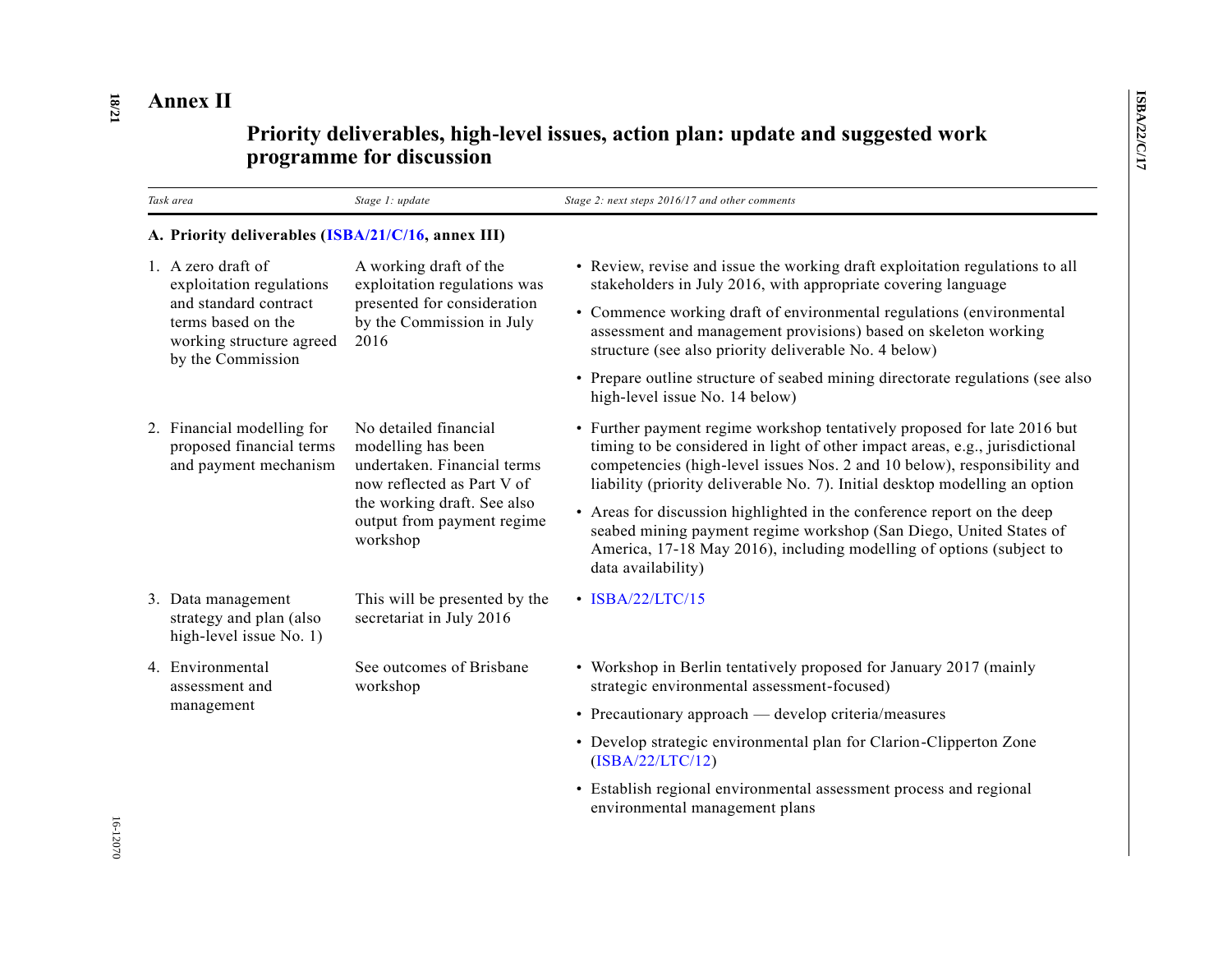16-12070 16-12070

| Task area                                                                                                                            | Stage 1: update                                                                                                                                            | Stage 2: next steps 2016/17 and other comments                                                                                                                                                   |
|--------------------------------------------------------------------------------------------------------------------------------------|------------------------------------------------------------------------------------------------------------------------------------------------------------|--------------------------------------------------------------------------------------------------------------------------------------------------------------------------------------------------|
|                                                                                                                                      |                                                                                                                                                            | • Options for environmental impact assessment scoping, review and<br>decision-making process to be formulated, including public participation<br>options                                         |
|                                                                                                                                      |                                                                                                                                                            | • Finalize environmental impact statement template/draft statement<br>guidelines                                                                                                                 |
| 5. Adaptive management<br>approach (also high-<br>level issue No. 8)                                                                 | New Zealand Government<br>paper issued/considered at<br>Brisbane workshop                                                                                  | • Prepare working definition and guidelines to assist the Authority in<br>decision as to whether adaptive management is appropriate for deep sea<br>mining                                       |
| 6. "Serious harm"                                                                                                                    | Considered during working<br>session at Brisbane<br>workshop                                                                                               | • Expert study required on definition of "serious harm" (and related<br>concepts) and study regarding definition and thresholds for "substantial<br>evidence"                                    |
| 7. Responsibility and                                                                                                                | No action taken                                                                                                                                            | • Legal working group to be established                                                                                                                                                          |
| liability                                                                                                                            |                                                                                                                                                            | • To also consider concept of environmental liability trust fund                                                                                                                                 |
|                                                                                                                                      |                                                                                                                                                            | B. High-level issues (exploitation draft framework, high-level issues and action plan, version II, 15 July 2015)                                                                                 |
| 2. Activities in the Area $-$<br>competence of the<br>Authority and of other<br>relevant competent<br>international<br>organizations | No action taken                                                                                                                                            | • Possible workshop on jurisdictional competencies to be convened during<br>last quarter of 2016?                                                                                                |
| 6. Confidentiality                                                                                                                   | See Authority discussion<br>paper No. 2: Data and<br>information management<br>considerations arising under<br>the proposed new<br>exploration regulations | • Await Commission/Council/stakeholder feedback on confidentiality<br>provisions in the working draft exploitation regulations<br>• Links with issue of "transparency" and access to information |
|                                                                                                                                      |                                                                                                                                                            |                                                                                                                                                                                                  |
| 9. "Internationally<br>recognized standards"<br>and their significance in<br>exploitation activities                                 | No action taken                                                                                                                                            | • Develop indicative list of relevant standards across subject areas<br>• Authority to engage with relevant stakeholders to initiate a standard<br>development process and framework             |
|                                                                                                                                      |                                                                                                                                                            |                                                                                                                                                                                                  |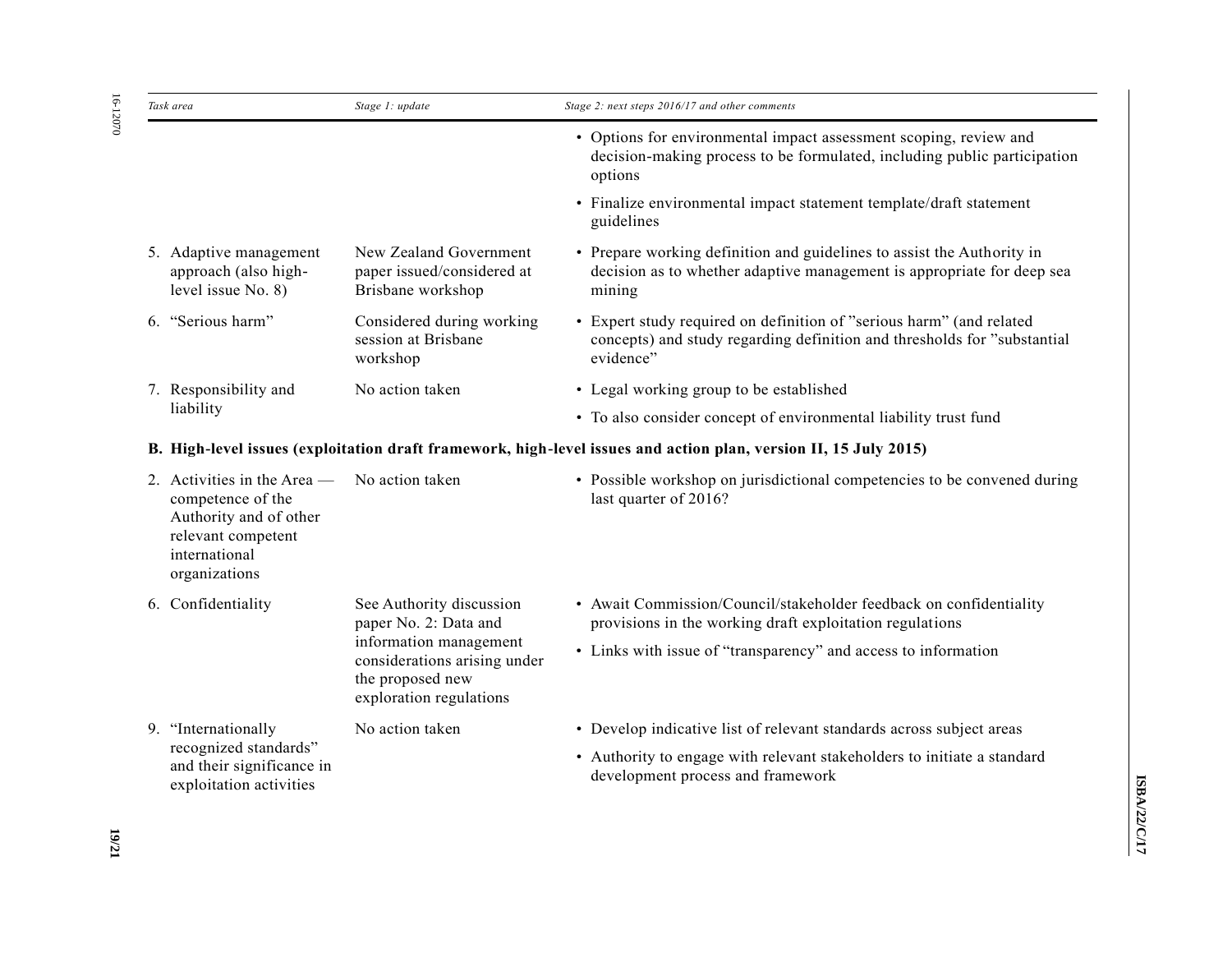| Task area                                                                                               | Stage 1: update                                                                                                                                                                                                                                        | Stage 2: next steps 2016/17 and other comments                                                                                           |
|---------------------------------------------------------------------------------------------------------|--------------------------------------------------------------------------------------------------------------------------------------------------------------------------------------------------------------------------------------------------------|------------------------------------------------------------------------------------------------------------------------------------------|
| 10. Sponsoring State(s) and<br>the Authority $-$ a clear<br>division of duties and<br>responsibilities? | No action taken                                                                                                                                                                                                                                        | • Matrix setting out duties and responsibilities to be developed<br>• Link with workshop on jurisdictional competencies                  |
| 13. Authority stakeholder<br>consultation                                                               | See Authority discussion<br>paper No. 3: Developing a<br>communications and<br>engagement strategy for the<br>International Seabed<br>Authority to ensure active<br>stakeholder participation in<br>the development of a<br>minerals exploitation code | • A priority area that requires urgent attention                                                                                         |
| 14. Mining inspectorate/<br>directorate/environmental                                                   | No action taken                                                                                                                                                                                                                                        | • Action plan to be developed in light of article 154 review and decisions<br>made by the Authority                                      |
| regulator                                                                                               |                                                                                                                                                                                                                                                        | • Develop a working paper setting out a suggested structure and options,<br>including funding, for the operation of an inspection regime |

#### **C. Action plan (exploitation draft framework, high-level issues and action plan, version II, 15 July 2015)**

*Note: the Commission is encouraged to review the action plan attached to the draft framework for consideration of oth er tasks it considers important/a priority for 2016/17.*

| Contract violations and                   | No action taken                                                                                                                             | • Desktop review to be undertaken on existing/comparable regimes                                                                                                         |  |  |
|-------------------------------------------|---------------------------------------------------------------------------------------------------------------------------------------------|--------------------------------------------------------------------------------------------------------------------------------------------------------------------------|--|--|
| penalties                                 |                                                                                                                                             | • Interaction with sponsoring State offence and penalty regime to be<br>understood                                                                                       |  |  |
| Settlement of disputes                    | See Authority discussion<br>paper No. 1: Dispute<br>resolution considerations<br>arising under the proposed<br>new exploitation regulations | • Await Commission/Council/stakeholder feedback on dispute resolution<br>provisions in working draft exploitation regulations/consideration of<br>discussion paper No. 1 |  |  |
| Suspension and termination<br>of contract | No action taken                                                                                                                             | • Technical paper to clarify meaning of "serious persistent and wilful<br>violations", on the basis of existing best practice in extractive industries                   |  |  |

**20**

**/21**